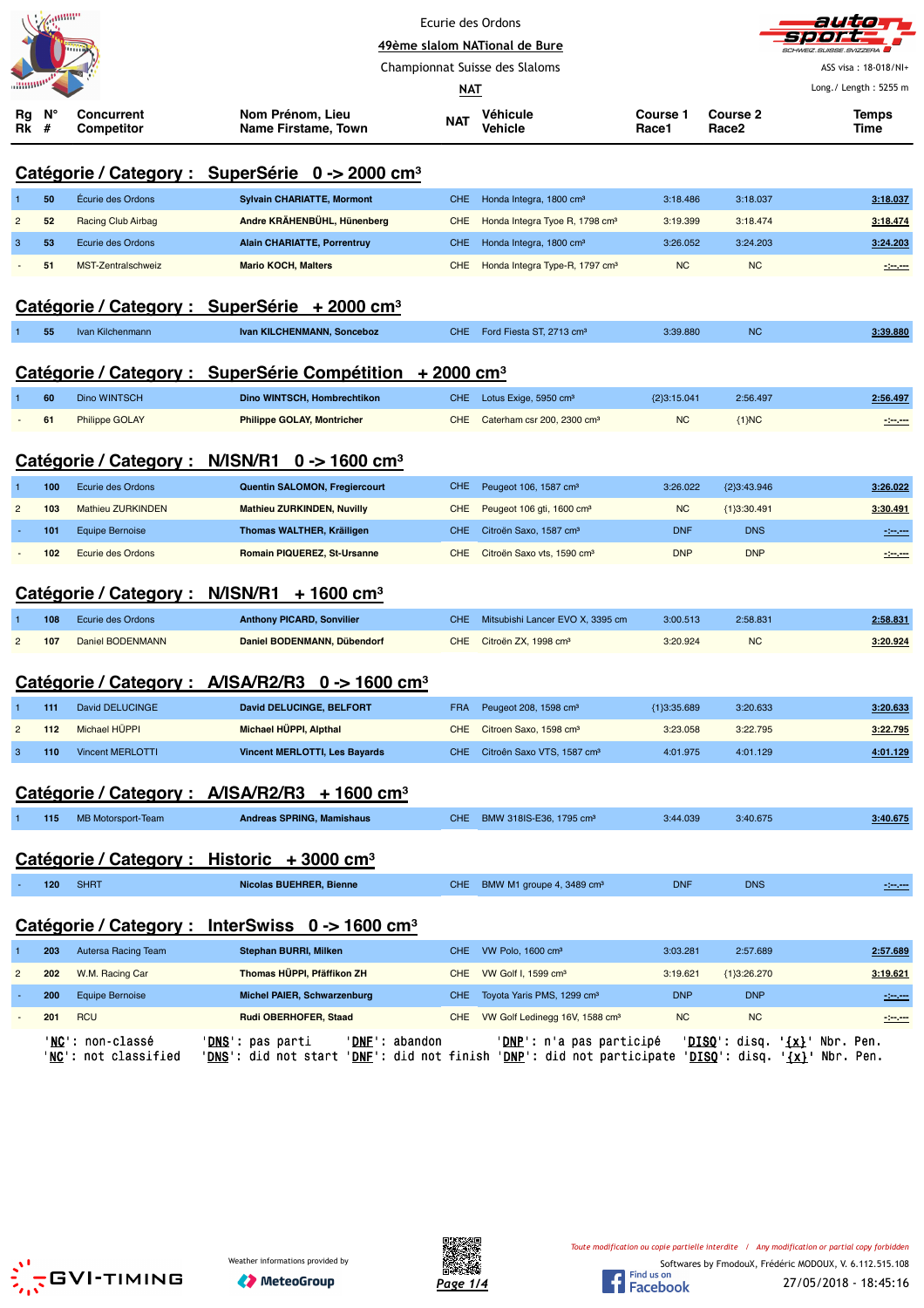| <b>NEW SHIPPING</b> |  | umm                      |                                         | Ecurie des Ordons<br>49ème slalom NATional de Bure |                            |                   |                   | autom<br>_Sport___<br>SCHWEIZ.SUISSE.SVIZZERA |
|---------------------|--|--------------------------|-----------------------------------------|----------------------------------------------------|----------------------------|-------------------|-------------------|-----------------------------------------------|
|                     |  |                          |                                         | Championnat Suisse des Slaloms                     |                            |                   |                   | ASS visa: 18-018/NI+                          |
|                     |  |                          |                                         | <u>NAT</u>                                         |                            |                   |                   | Long./ Length: 5255 m                         |
| Ν°<br>Rg<br>Rk      |  | Concurrent<br>Competitor | Nom Prénom, Lieu<br>Name Firstame, Town | <b>NAT</b>                                         | Véhicule<br><b>Vehicle</b> | Course 1<br>Race1 | Course 2<br>Race2 | <b>Temps</b><br><b>Time</b>                   |

#### **Catégorie / Category : InterSwiss 1601 -> 2000 cm³**

| $\mathbf{1}$   | 226 | <b>RCU</b>                          | <b>Manuel SANTONASTASO, Müllheim</b>      | <b>CHE</b> | BMW 320, 2000 cm <sup>3</sup>              | 2:57.919      | 2:53.696      | 2:53.696 |
|----------------|-----|-------------------------------------|-------------------------------------------|------------|--------------------------------------------|---------------|---------------|----------|
| $\overline{2}$ | 220 | <b>RCU</b>                          | Jürg OCHSNER, Oberhallau                  | <b>CHE</b> | Opel Kadett, 1998 cm <sup>3</sup>          | 2:54.711      | 2:58.065      | 2:54.711 |
| 3              | 224 | Ecurie des Ordons                   | Arnaud DONZÉ, Porrentruy                  | CHE.       | VW Golf, 2000 cm <sup>3</sup>              | 3:01.621      | {1}3:11.309   | 3:01.621 |
| $\overline{4}$ | 217 | <b>Racing Club Airbag</b>           | Sergio KUHN, Illnau                       | <b>CHE</b> | Peugeot 206, 1997 cm <sup>3</sup>          | <b>NC</b>     | 3:01.745      | 3:01.745 |
| $5\phantom{1}$ | 227 | <b>MB Motorsport</b>                | <b>Kurt TSCHIRKY, Azmoos</b>              | <b>CHE</b> | Opel Kadett C, 2000 cm <sup>3</sup>        | 3:03.665      | <b>NC</b>     | 3:03.665 |
| 6              | 222 | <b>Ecurie des Ordons</b>            | <b>Cyril GROSSENBACHER, Montfaucon</b>    | <b>CHE</b> | VW Golf GTI, 1998 cm <sup>3</sup>          | 3:09.806      | 3:06.095      | 3:06.095 |
| $\overline{7}$ | 212 | Sägesser Motorsport                 | Gilbert MEIER, Rudolfstetten-Friedlisberg | <b>CHE</b> | Honda Integra GIS, 1800 cm <sup>3</sup>    | 3:07.040      | ${1}3:16.092$ | 3:07.040 |
| 8              | 214 | <b>RCU Rennclub Untertoggenburg</b> | Rolf SCHLATTER, Felben Wellhausen         | <b>CHE</b> | BMW M3 ST, 1996 cm <sup>3</sup>            | ${1}3:18.648$ | 3:07.742      | 3:07.742 |
| 9              | 218 | <b>ACS</b>                          | <b>Simon HUNZIKER, Schottion</b>          | <b>CHE</b> | Honda Civic 2.0 Type-R EP3, 1998           | 3:08.806      | ${1}MC$       | 3:08.806 |
| 10             | 221 | <b>RCU</b>                          | Markus WACHTER, St. Margrethen            | <b>CHE</b> | Renault Clio III Cup, 1998 cm <sup>3</sup> | <b>NC</b>     | 3:13.011      | 3:13.011 |
| 11             | 215 | Ecurie des ordons                   | Yann SCHORDERET, Sugiez                   | <b>CHE</b> | Renault Clio, 1997 cm <sup>3</sup>         | 3:16.491      | <b>DNS</b>    | 3:16.491 |
| 12             | 216 | <b>Racing Club Airbag</b>           | <b>Marco KUHN, Illnau</b>                 | <b>CHE</b> | Peugeot 206 RC, 1997 cm <sup>3</sup>       | <b>NC</b>     | 3:18.420      | 3:18.420 |
| 13             | 225 | <b>Martin RUDOLF</b>                | <b>Martin RUDOLF, Bassecourt</b>          | CHE.       | VW Golf 1, 2000 cm <sup>3</sup>            | 3:26.673      | 3:21.544      | 3:21.544 |
| 14             | 211 | <b>Ruth SCHERRER</b>                | <b>Ruth SCHERRER, Lachen</b>              | <b>CHE</b> | BMW 318is, 1796 cm <sup>3</sup>            | 3:25.628      | <b>NC</b>     | 3:25.628 |
|                | 210 | Loïc WERLÉ                          | Loïc WERLÉ, Sorvilier                     | <b>CHE</b> | Renault Clio cup, 1763 cm <sup>3</sup>     | <b>DNP</b>    | <b>DNP</b>    | $-200$   |
|                | 213 | Ecurie des Ordons                   | David ROSSÉ, Courtételle                  | <b>CHE</b> | VW Golf 16v, 1984 cm <sup>3</sup>          | <b>DNP</b>    | <b>DNP</b>    | 120,000  |
|                | 223 | <b>MB Motorsport Team</b>           | <b>René TSCHIRKY, Mels</b>                | <b>CHE</b> | Opel Kadett C, 1998 cm <sup>3</sup>        | <b>DNP</b>    | <b>DNP</b>    | 121.00   |
|                | 219 | Ecurie des Ordons                   | <b>Patrick VALLAT, Bure</b>               | <b>CHE</b> | VW Golf 2, 1998 cm <sup>3</sup>            | <b>DISQ</b>   | <b>DISQ</b>   | $-200$   |

#### **Catégorie / Category : InterSwiss 2001 -> 2500 cm³**

|                | 230 | Atelier de la Tzoumaz | <b>Ted SANTOS, Vuiteboeuf</b> | CHE Seat Ibiza, 2040 cm <sup>3</sup>        | 3:11.039  | 3:06.857      | 3:06.857 |
|----------------|-----|-----------------------|-------------------------------|---------------------------------------------|-----------|---------------|----------|
|                | 232 | Sägesser Motorsport   | <b>Rolf BURRI, Ruswil</b>     | CHE Opel Kadett C, 2486 cm <sup>3</sup>     | 3:15.025  | 3:09.897      | 3:09.897 |
|                | 233 | Team vwf              | Jean-Luc DERIAZ, Orbe         | CHE BMW 318 i, 2494 cm <sup>3</sup>         | <b>NC</b> | 3:12.337      | 3:12.337 |
| $\overline{4}$ | 231 | W.M. Racing Car       | <b>Banz URS, Schachen</b>     | CHE Opel Ascona B 16V, 2410 cm <sup>3</sup> | <b>NC</b> | ${1}3:18.926$ | 3:18.926 |

#### **Catégorie / Category : InterSwiss + 2500 cm³**

| 241 | <b>Stadler Motorsport</b> | Paul BUETIGER, Lohn-Ammannsegg     | CHE Porsche GT3 Cup, 3600 cm <sup>3</sup> | 3:05.136 | 3:03.362  | 3:03.362 |
|-----|---------------------------|------------------------------------|-------------------------------------------|----------|-----------|----------|
| 242 | Club Porsche 3 lacs       | Alexandre COMBY, La Chaux-de-Fonds | CHE Porsche 934/5, 4774 cm <sup>3</sup>   | 3:12.926 | 3:08.461  | 3:08.461 |
| 240 | Club Porsche 3 Lacs       | David COMBY, La Chaux-de-Fonds     | CHE Porsche Carrera, 3163 cm <sup>3</sup> | 3:27.469 | <b>NC</b> | 3:27.469 |

# **Catégorie / Category : E1 0 -> 1600 cm³**

|                | 307 | <b>MB Motorsport Team</b> | Martin BÜRKI, Uetendorf            | CHE.       | VW Polo MB, 1598 cm <sup>3</sup>      | 2:54.986      | 2:51.699   | 2:51.699 |
|----------------|-----|---------------------------|------------------------------------|------------|---------------------------------------|---------------|------------|----------|
| $\overline{2}$ | 305 | <b>MB Motorsport Team</b> | Joel WERTHMÜLLER, Thun             | CHE.       | Peugeot 106, 1598 cm <sup>3</sup>     | 3:03.590      | 3:04.903   | 3:03.590 |
| -3             | 306 | MB Motorsport team        | Walter HOLZER, Wachseldorn/Süderen | CHE.       | Honda Civic, 1595 cm <sup>3</sup>     | 3:14.744      | <b>DNS</b> | 3:14.744 |
| $\overline{4}$ | 303 | Luca ALIBERTI             | Luca ALIBERTI, Estavayer-le-Lac    | CHE.       | VW Golf, 1588 cm <sup>3</sup>         | 3:18.579      | 3:21.720   | 3:18.579 |
| -5             | 301 | <b>GK Racing</b>          | <b>Daniel MUSCH, Altdorf</b>       | CHE.       | Mini Cooper, 1360 cm <sup>3</sup>     | ${1}3:44.711$ | <b>NC</b>  | 3:44.711 |
|                | 300 | <b>MB Motorsport Team</b> | <b>Ruedi FUHRER, Brienz</b>        | <b>CHE</b> | Honda Civic. 1595 cm <sup>3</sup>     | <b>NC</b>     | <b>DNF</b> | $-200$   |
|                | 304 | <b>MB Motorsport Team</b> | <b>Heinz GROSSMANN, Brienz</b>     | CHE.       | VW Scirocco GLI, 1588 cm <sup>3</sup> | <b>NC</b>     | <b>NC</b>  | $-200$   |

## **Catégorie / Category : E1 1601 -> 2000 cm³**

|                | 315 | <b>ACS</b>                               | <b>Patrick FLAMMER, Lenzburg</b>                                                                |       | CHE Suzuki Swift Evo 2000, 1998 cm <sup>3</sup>                 | 2:56.160      | 2:53.684                       | 2:53.684                                         |
|----------------|-----|------------------------------------------|-------------------------------------------------------------------------------------------------|-------|-----------------------------------------------------------------|---------------|--------------------------------|--------------------------------------------------|
| $\overline{2}$ | 314 | All in racing                            | Nicola ROBERTO, Penthalaz                                                                       |       | CHE Peugeot 205, 1998 cm <sup>3</sup>                           | ${1}3:06.318$ | 2:58.305                       | 2:58.305                                         |
| 3.             | 319 | EB                                       | <b>Thomas KAMMERMANN, Krauchthal</b>                                                            | CHE - | VW KitCar, 1998 cm <sup>3</sup>                                 | 3:03.691      | 3:03.318                       | 3:03.318                                         |
| $\overline{4}$ | 311 | Autersa Racing Team                      | <b>Adrian MURNER, Heimberg</b>                                                                  |       | CHE VW Golf 2 GTI, 1991 cm <sup>3</sup>                         | <b>NC</b>     | 3:03.411                       | 3:03.411                                         |
|                |     | 'NC': non-classé<br>'NC': not classified | 'DNF':<br>' <b>DNS</b> ': pas parti<br>abandon<br>'DNS': did not start<br>'DNF': did not finish |       | ' <b>DNP</b> ': n'a pas participé<br>'DNP': did not participate |               | 'DISQ': disq.<br>'DISO': disq. | $\{x\}$<br>Nbr. Pen.<br>$'$ {x} $'$<br>Nbr. Pen. |





*Toute modification ou copie partielle interdite / Any modification or partial copy forbidden*

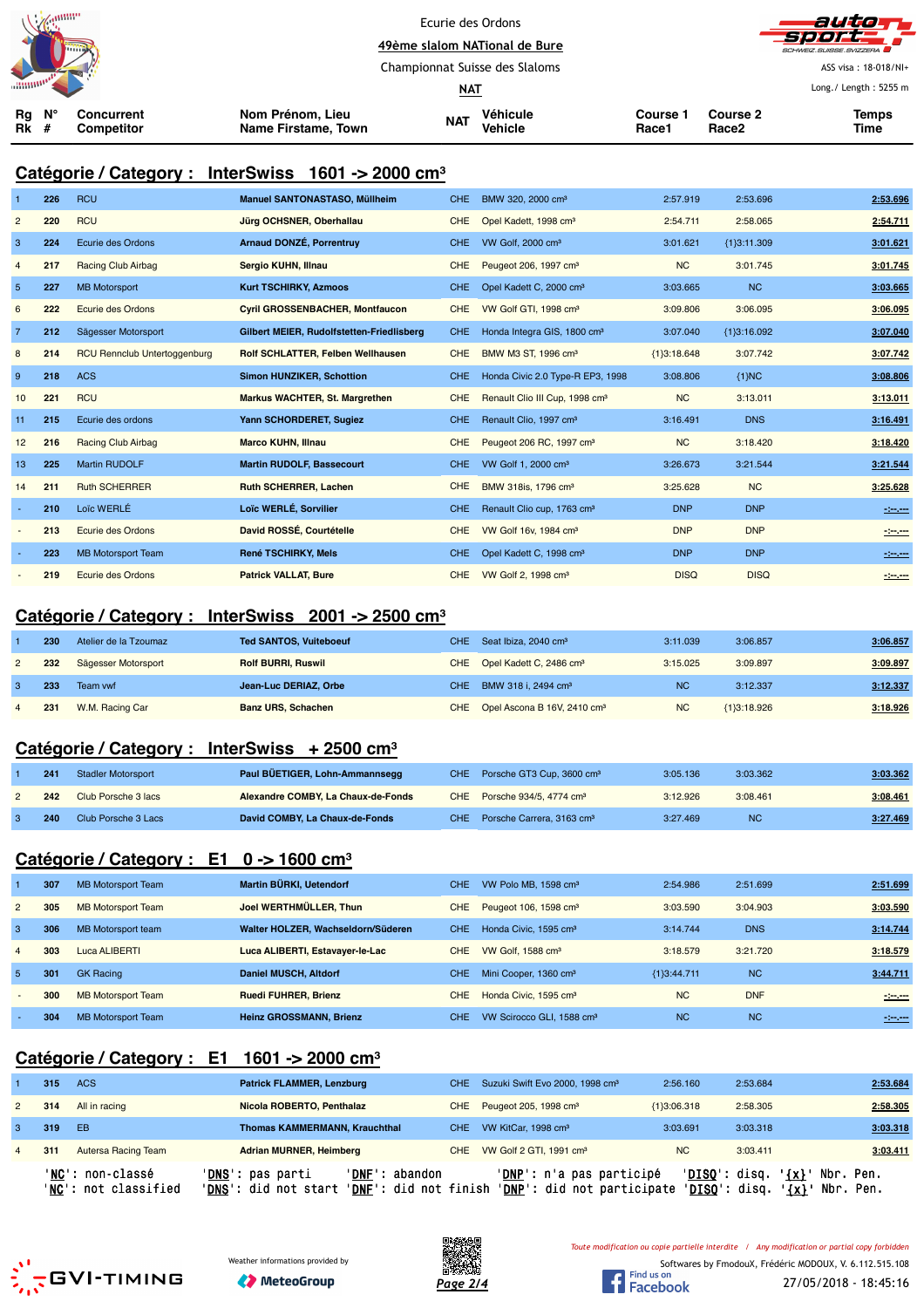





ASS visa : 18-018/NI+ Long./ Length : 5255 m

| """""""                     |     |                                        |                                         | $MAT$      |                                          |                          |                   | Long./ Length: 5255 m |
|-----------------------------|-----|----------------------------------------|-----------------------------------------|------------|------------------------------------------|--------------------------|-------------------|-----------------------|
| $Ra$ $N^{\circ}$<br>$Rk \#$ |     | <b>Concurrent</b><br><b>Competitor</b> | Nom Prénom. Lieu<br>Name Firstame, Town | <b>NAT</b> | Véhicule<br><b>Vehicle</b>               | <b>Course 1</b><br>Race1 | Course 2<br>Race2 | Temps<br>Time         |
| 5                           | 321 | <b>ACS</b>                             | Andreas HELM, Otelfingen                | CHE.       | VW Golf, 2000 cm <sup>3</sup>            | ${1}3:16.582$            | 3:05.851          | 3:05.851              |
| 6                           | 323 | <b>Tchagaunova Philippe</b>            | <b>Philippe TCHAGAUNOVA, Echichens</b>  | CHE.       | Honda Civic, 2000 cm <sup>3</sup>        | 3:09.434                 | 3:07.323          | 3:07.323              |
| $\overline{7}$              | 310 | Ecurie des Ordons                      | <b>Marin HULMANN, Les Breuleux</b>      | CHE.       | Lotus Elise, 1796 cm <sup>3</sup>        | 3:09.547                 | 3:07.456          | 3:07.456              |
| 8                           | 318 | Écurie du Nord                         | <b>Alain BOMBARDIER, Orbe</b>           | CHE.       | Renault Clio 3 Cup, 1998 cm <sup>3</sup> | 3:10.950                 | 3:09.027          | 3:09.027              |
| 9                           | 317 | Elio Macchi                            | Elio MACCHI, Fontenais                  | CHE.       | Renault Clio, 1998 cm <sup>3</sup>       | 3:12.444                 | {2}3:29.789       | 3:12.444              |
| 10 <sup>1</sup>             | 313 | <b>Mike VUILLEUMIER</b>                | <b>Mike VUILLEUMIER, Tramelan</b>       | CHE.       | Opel Kadett GSI, 1997 cm <sup>3</sup>    | ${1}3:30.254$            | ${2}NC$           | 3:30.254              |
| 11                          | 320 | <b>Frank VUILLEUMIER</b>               | <b>Frank VUILLEUMIER, Tramelan</b>      | CHE.       | Renault Clio, 2000 cm <sup>3</sup>       | ${1}MC$                  | ${3}3:51.494$     | 3:51.494              |
| $\overline{\phantom{a}}$    | 316 | Ecurie du Nord                         | <b>Michel RANDIN, Mervelier</b>         | CHE.       | Renault Clio Cup, 1998 cm <sup>3</sup>   | <b>DNP</b>               | <b>DNP</b>        | $-200 - 200$          |

## **Catégorie / Category : E1 2001 -> 2500 cm³**

| 333 | Equipe Bernoise     | <b>Christoph ZWAHLEN, Pfyn</b>  |      | CHE Opel Kadett C, 2499 cm <sup>3</sup> | 2:56.306 | 2:53.930 | 2:53.930 |
|-----|---------------------|---------------------------------|------|-----------------------------------------|----------|----------|----------|
| 330 | Autersa Racing Team | Christian HIRSIG, Thierachern   |      | CHE VW Polo, 2346 cm <sup>3</sup>       | 3:19.484 | 3:14.394 | 3:14.394 |
| 332 | Écurie des Ordons   | <b>Yvan WENGER, Vermes</b>      |      | CHE BMW 325i E30, 2493 cm <sup>3</sup>  | 3:19.308 | 3:17.130 | 3:17.130 |
| 331 | Laurent OBERLI      | <b>Laurent OBERLI, Tramelan</b> | CHE. | BMW 325 IX E30, 2493 cm <sup>3</sup>    | 4:12.712 | 3:44.165 | 3:44.165 |

## **Catégorie / Category : E1 2501 -> 3000 cm³**

|                | 340 | Racing Club Airbag | René KÖCHLI, Kaltbach              | CHE.       | Honda Civic RK3, 2538 cm <sup>3</sup>     | 2:51.016      | 2:51.193      | 2:51.016          |
|----------------|-----|--------------------|------------------------------------|------------|-------------------------------------------|---------------|---------------|-------------------|
| $\overline{2}$ | 343 | <b>RCU</b>         | <b>Hermann BOLLHALDER, Wattwil</b> | CHE.       | Opel Speedster Egmo, 2975 cm <sup>3</sup> | <b>NC</b>     | 2:57.774      | 2:57.774          |
| -3             | 341 | <b>ACS</b>         | Mathias SCHLÄPPI, Meiringen        | CHE.       | Renault Clio IV Cup, 2720 cm <sup>3</sup> | 3:00.117      | ${1}3:09.027$ | 3:00.117          |
| $\overline{4}$ | 345 | Ecurie des Ordons  | Nicolas JOLIDON, Glovelier         | CHE.       | BMW 130i, 2998 cm <sup>3</sup>            | 3:06.484      | 3:02.575      | 3:02.575          |
| -5             | 344 | Ecurie des Ordons  | Nicolas CATTIN, Cornol             | <b>CHE</b> | BMW 325 I E30, 2989 cm <sup>3</sup>       | ${13:11.841}$ | 3:03.917      | 3:03.917          |
| 6              | 342 | Racing Club Airbag | Mario LEUPI, Emmenbrücke           | CHE.       | BMW 328i, 2792 cm <sup>3</sup>            | 3:18.476      | 3:16.470      | 3:16.470          |
|                | 346 | <b>ACS</b>         | <b>Patrick ROHRBACH, Monible</b>   | CHE.       | BMW E30, 2999 cm <sup>3</sup>             | <b>NC</b>     | <b>NC</b>     | <b>STATISTICS</b> |

## **Catégorie / Category : E1 3001 -> 3500 cm³**

|                | 352 | Julien Prével   | Julien PRÉVEL, Gimel       | CHE Opel Astra T16, 3397 cm <sup>3</sup> | <b>NC</b> | 3:07.857 | 3:07.857 |
|----------------|-----|-----------------|----------------------------|------------------------------------------|-----------|----------|----------|
| $\overline{2}$ | 322 | RCU             | Michael WIDMER, Mühlrüti   | CHE Mitsubishi Mirage Proto X, 3400 c    | 3:09.259  | 3:09.084 | 3:09.084 |
| $\mathbf{3}$   | 351 | Equipe Bernoise | <b>Martin EPP, Altdorf</b> | CHE Audi TT, 3028 cm <sup>3</sup>        | 3:20.005  | 3:15.561 | 3:15.561 |

## **Catégorie / Category : E1 + 3500 cm³**

|                | 363 | ACS                        | Albin MÄCHLER, Wangen                   | CHE BMW M2, 5064 cm <sup>3</sup>          | 2:54.155 | 2:52.694      | 2:52.694 |
|----------------|-----|----------------------------|-----------------------------------------|-------------------------------------------|----------|---------------|----------|
| $\overline{2}$ | 362 | <b>MB Motorsport</b>       | Juerg BEINER, Landquart                 | CHE BMW M3 Schirmer, 4430 cm <sup>3</sup> | 2:59.583 | ${1}3:08.260$ | 2:59.583 |
|                | 360 | Squadra Corse Quadrifoglio | Aramis CEREGHETTI, Lopagno              | CHE BMW M5 E34, 3535 cm <sup>3</sup>      | 3:00.285 | ${2}3:20.372$ | 3:00.285 |
| $\overline{4}$ | 361 | <b>MB Motorsport Team</b>  | Pierre MÜRNER, Reichenbach im Kandertal | CHE Porsche GT3 CUP, 3800 cm <sup>3</sup> | 3:06.137 | 3:05.856      | 3:05.856 |

## **Catégorie / Category : CN 0 -> 2000 cm³**

|  | $\sim$<br>AUC | Hans-Peter BISCHOFBERGER, Brienz/Brinz CHE ADR 3, 1990 cm <sup>3</sup> |  | <b>DNF</b> | NU. |  |
|--|---------------|------------------------------------------------------------------------|--|------------|-----|--|
|  |               |                                                                        |  |            |     |  |

## **Catégorie / Category : E2 SportCars 0 -> 1400 cm³**

|             | Ecurie des Ordons                        | Jean-Louis VALLAT, Alle |                |     | CHE PRM Fun Boost GT, 1298 cm <sup>3</sup>                                                                                                                                        | 2:58.901 | 2:56.218 | 2:56.218 |
|-------------|------------------------------------------|-------------------------|----------------|-----|-----------------------------------------------------------------------------------------------------------------------------------------------------------------------------------|----------|----------|----------|
| $2 \quad 4$ | Ecurie des Ordons                        | Jean-Louis RERAT, Bure  |                | CHE | PRM Fun boost, 1000 cm <sup>3</sup>                                                                                                                                               | 3:54.915 | 3:59.160 | 3:54.915 |
|             | 'NC': non-classé<br>'NC': not classified | 'DNS': pas parti        | 'DNF': abandon |     | $'DNP': n'a pas participé \quad 'DISQ': disq. \quad {x}'} \quad Nbr. Pen.$<br>'DNS': did not start 'DNF': did not finish 'DNP': did not participate 'DISQ': disq. '{x}' Nbr. Pen. |          |          |          |





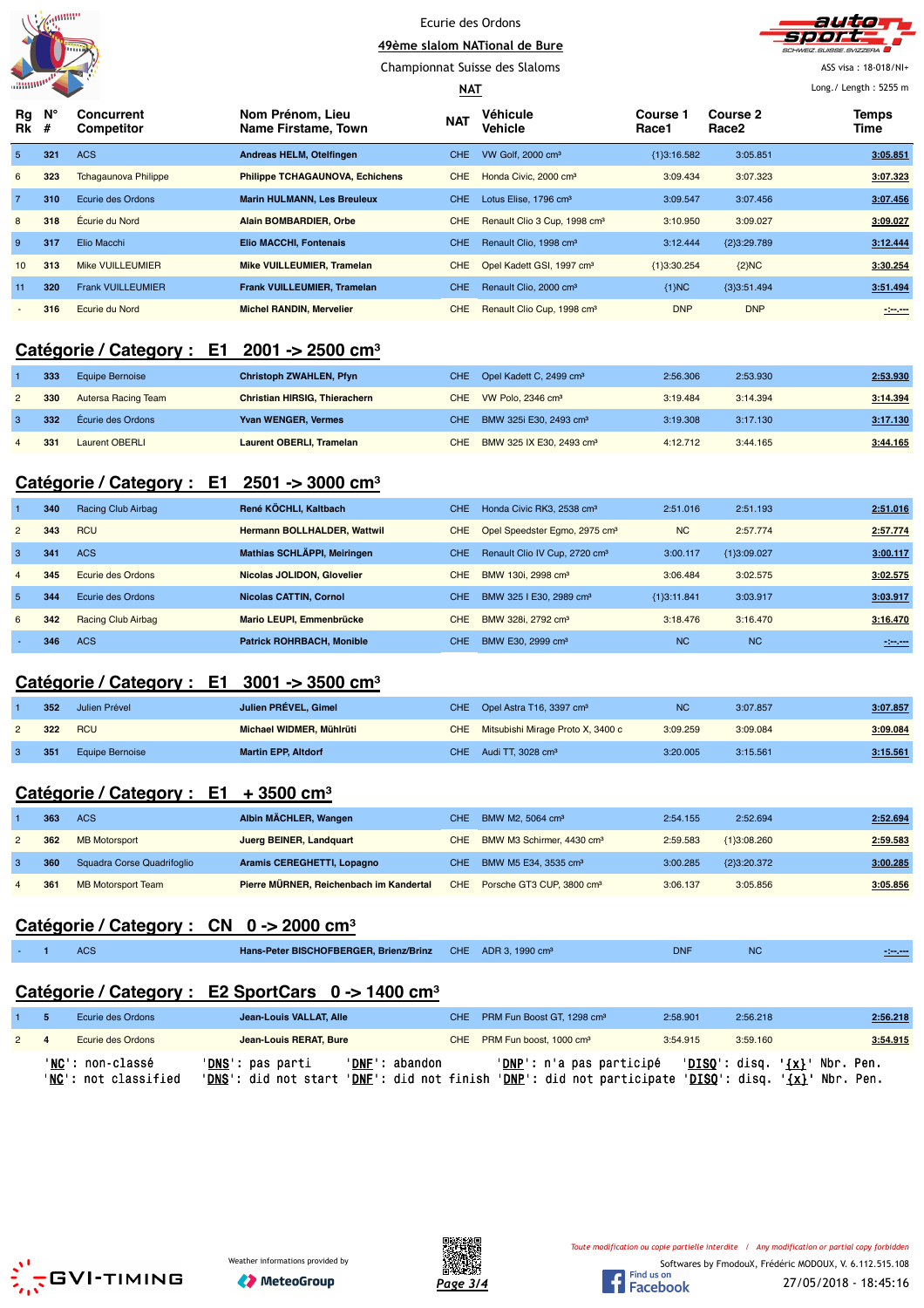|                 | annin           |                                        | Ecurie des Ordons<br>49ème slalom NATional de Bure<br>Championnat Suisse des Slaloms |            | auta<br>SUBSE SVIZZERA<br>ASS visa: 18-018/NI+<br>Long./ Length: 5255 m |                          |                               |                      |
|-----------------|-----------------|----------------------------------------|--------------------------------------------------------------------------------------|------------|-------------------------------------------------------------------------|--------------------------|-------------------------------|----------------------|
| Rg<br><b>Rk</b> | Ν°<br>#         | <b>Concurrent</b><br><b>Competitor</b> | Nom Prénom, Lieu<br>Name Firstame, Town                                              | <b>NAT</b> | <b>Véhicule</b><br>Vehicle                                              | <b>Course 1</b><br>Race1 | Course 2<br>Race <sub>2</sub> | <b>Temps</b><br>Time |
|                 |                 | Catégorie / Category :                 | E2-Silhouette TracKing $0 \rightarrow 1150 \text{ cm}^3$                             |            |                                                                         |                          |                               |                      |
|                 | 9               | Ecurie des Ordons                      | Jeremy NOIRAT, Boncourt                                                              | CHE.       | TracKing RC01b, 998 cm <sup>3</sup>                                     | 2:41.223                 | 2:39.753                      | 2:39.753             |
| $\overline{2}$  | 8               | Ecurie des Ordons                      | Jean-François CHARIATTE, Porrentruy                                                  | CHE.       | Tracking RC01, 998 cm <sup>3</sup>                                      | 2:49.189                 | 2:49.067                      | 2:49.067             |
|                 |                 | Catégorie / Category :                 | <b>E2 SingleSeater</b><br>$0 \rightarrow 1400 \text{ cm}^3$                          |            |                                                                         |                          |                               |                      |
|                 | 10              | <b>ACS</b>                             | Jody LEPORI, Sala Capriasca                                                          | CHE.       | Formula Gloria Gloria B5, 1000 cm                                       | <b>DNP</b>               | <b>DNP</b>                    | $-200$               |
|                 | 11              | Ecurie 13 étoiles                      | Sabrina PIERROZ, Sion                                                                | CHE.       | Arcobaleno Monoplace Formule E                                          | <b>NC</b>                | <b>DNS</b>                    | $ -$                 |
|                 |                 | Catégorie / Category :                 | <b>E2 SingleSeater</b><br>1401 -> 2000 cm <sup>3</sup>                               |            |                                                                         |                          |                               |                      |
| -1              | 18              | Racing Club Airbag                     | <b>Philip EGLI, Rombach</b>                                                          | <b>CHE</b> | Dallara F393 EPR-1, 1998 cm <sup>3</sup>                                | 2:32.383                 | 2:31.494                      | 2:31.494             |
| $\overline{2}$  | 19              | Ecurie des Ordons                      | Jean-Marc SALOMON, Courtedoux                                                        | <b>CHE</b> | Tatuus Master, 2000 cm <sup>3</sup>                                     | 2:39.065                 | 2:35.786                      | 2:35.786             |
| 3               | 20              | Autersa Racing Team                    | Marcel MAURER, Längenbühl                                                            | CHE.       | Formel Renault Midland, 2000 cm <sup>3</sup>                            | ${1}2:46.360$            | 2:37.178                      | 2:37.178             |
| $\overline{4}$  | 12 <sup>2</sup> | <b>ACS</b>                             | <b>Lukas EUGSTER, Herisau</b>                                                        | <b>CHE</b> | Tatuus Formel Renault, 1998 cm <sup>3</sup>                             | 2:41.117                 | <b>NC</b>                     | 2:41.117             |
| 5               | 17              | <b>Chablais Racing Team</b>            | Didier PLANCHAMP, Vionnaz                                                            | <b>CHE</b> | Renault Tatuus 2000, 1998 cm <sup>3</sup>                               | 2:50.297                 | ${2}3:13.149$                 | 2:50.297             |
| 6               | 16              | Frédéric BOILLOT                       | Frederic BOILLOT, DASLE                                                              | <b>FRA</b> | Tatuus Formule Renault, 2000 cm <sup>3</sup>                            | <b>NC</b>                | 3:11.362                      | 3:11.362             |
| $\overline{7}$  | 14              | Rennclub Untertoggenburg               | Oliver MÜLLER, Beringen                                                              | CHE.       | <b>Tatuus Renault RC98 Formel Rena</b>                                  | 3:22.336                 | 3:14.920                      | 3:14.920             |

## **Catégorie / Category : E2 SingleSeater + 2000 cm³**

| $\sim$ 22 | ACS:                                     | Michael HELM, Otelfingen  |                | CHE Tatuus Formel 4 EVO, 2380 cm <sup>3</sup>                                                                                                                   | <b>DNP</b> | <b>DNP</b> | $-200$ |
|-----------|------------------------------------------|---------------------------|----------------|-----------------------------------------------------------------------------------------------------------------------------------------------------------------|------------|------------|--------|
|           | 'NC': non-classé<br>'NC': not classified | ' <b>DNS</b> ': pas parti | 'DNF': abandon | 'DNP': n'a pas participé   'DISQ': disq. '{x}' Nbr. Pen.<br>'DNS': did not start 'DNF': did not finish 'DNP': did not participate 'DISQ': disq. '{x}' Nbr. Pen. |            |            |        |

8 **15** Markus BRANDER **Markus BRANDER, Romanshorn** CHE Renault Formel, 2000 cm³ {1}3:23.582 {1}3:20.673 **3:20.673**

**DC : P. Favre : \_\_\_\_\_\_\_\_\_\_\_\_\_\_\_ Jury : R. Piquerez : \_\_\_\_\_\_\_\_\_\_\_\_\_\_\_ Chrono : F. Modoux : \_\_\_\_\_\_\_\_\_\_\_\_\_\_\_**







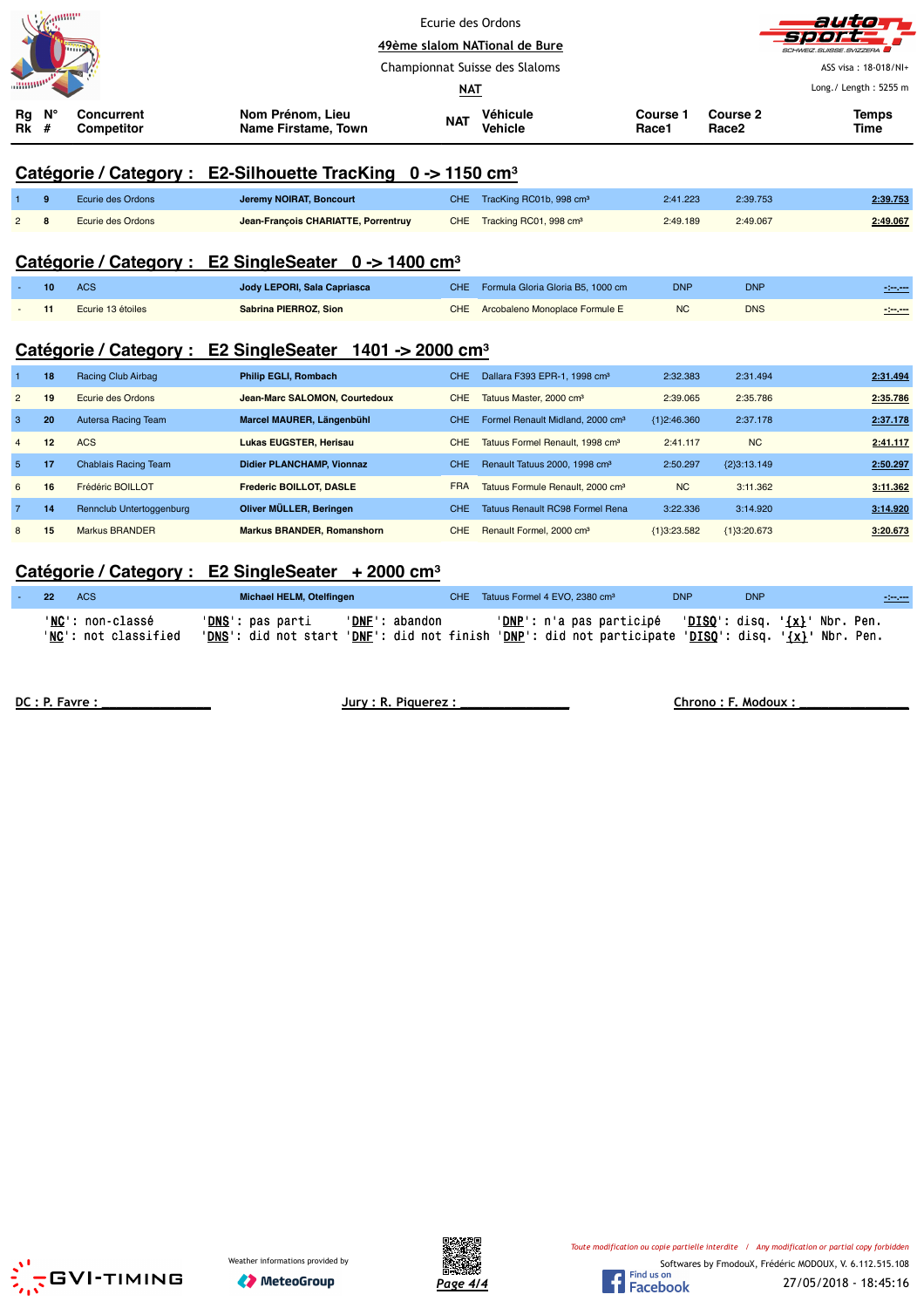|               | $\mathscr{M}^{\text{affiff}}$ | <b>Limits</b>                   |                                         | Ecurie des Ordons<br>49ème slalom NATional de Bure |                     |                          |                               | auto T<br>-500FC<br>SCHWEIZ SUISSE SVIZZERA |
|---------------|-------------------------------|---------------------------------|-----------------------------------------|----------------------------------------------------|---------------------|--------------------------|-------------------------------|---------------------------------------------|
|               |                               |                                 |                                         | Championnat Suisse des Slaloms                     |                     |                          | ASS visa: 18-018/NI+          |                                             |
|               |                               |                                 |                                         | Classement Final Définitif Abarth                  |                     |                          |                               | Long./ Length: 5255 m                       |
| Rg<br>$Rk \#$ | N°                            | Concurrent<br><b>Competitor</b> | Nom Prénom, Lieu<br>Name Firstame, Town | <b>NAT</b>                                         | Véhicule<br>Vehicle | <b>Course 1</b><br>Race1 | Course 2<br>Race <sub>2</sub> | <b>Temps</b><br>Time                        |

# **Catégorie / Category : Abarth Trofeo Biposto 0 -> 2500 cm³**

| 403 | Sylvain BURKHALTER        | Sylvain BURKHALTER, Tramelan        | <b>CHE</b> | Abarth 696, 2326 cm <sup>3</sup>              | 3:17.552  | <b>NC</b> | 3:17.552     |
|-----|---------------------------|-------------------------------------|------------|-----------------------------------------------|-----------|-----------|--------------|
| 404 | Lukas DESSERICH           | <b>Lukas DESSERICH, Horw</b>        | CHE.       | Abarth Biposto, 2326 cm <sup>3</sup>          | 3:26.355  | 3:26.271  | 3:26.271     |
| 400 | Stefan BACHOFNER          | <b>Stefan BACHOFNER, Turbenthal</b> | CHE.       | Fiat 500 1.4 Abarth 595, 2326 cm <sup>3</sup> | <b>NC</b> | <b>NC</b> | -----        |
| 401 | Walter Reho               | <b>Reho WALTER, Hergiswil</b>       | CHE        | Abarth Biposto, 2326 cm <sup>3</sup>          | <b>NC</b> | <b>NC</b> | $-200 - 200$ |
| 402 | Porsche Sports Cup Suisse | Paul KASPER, Hergiswil              | CHE.       | Fiat 500 1.4 Abart, 1368 cm <sup>3</sup>      | <b>NC</b> | <b>NC</b> | -----        |

#### **Catégorie / Category : Abarth Trofeo Corsa + 2000 cm³**

| 408 | Racing Club Jurassien                    | <b>Schmid DARIO, Moutier</b>                                                                                                     |                | CHE Fiat 500, 3954 cm <sup>3</sup>                               | {1}3:24.237 | 3:14.286 | 3.14.286 |
|-----|------------------------------------------|----------------------------------------------------------------------------------------------------------------------------------|----------------|------------------------------------------------------------------|-------------|----------|----------|
|     | 'NC': non-classé<br>'NC': not classified | ' <b>DNS</b> ': pas parti<br>'DNS': did not start 'DNF': did not finish 'DNP': did not participate 'DISQ': disq. '{x}' Nbr. Pen. | 'DNF': abandon | $'DNP'$ : n'a pas participé $'DISO'$ : disq. $\{x\}$ ' Nbr. Pen. |             |          |          |

**DC : P. Favre : \_\_\_\_\_\_\_\_\_\_\_\_\_\_\_ Jury : R. Piquerez : \_\_\_\_\_\_\_\_\_\_\_\_\_\_\_ Chrono : F. Modoux : \_\_\_\_\_\_\_\_\_\_\_\_\_\_\_**





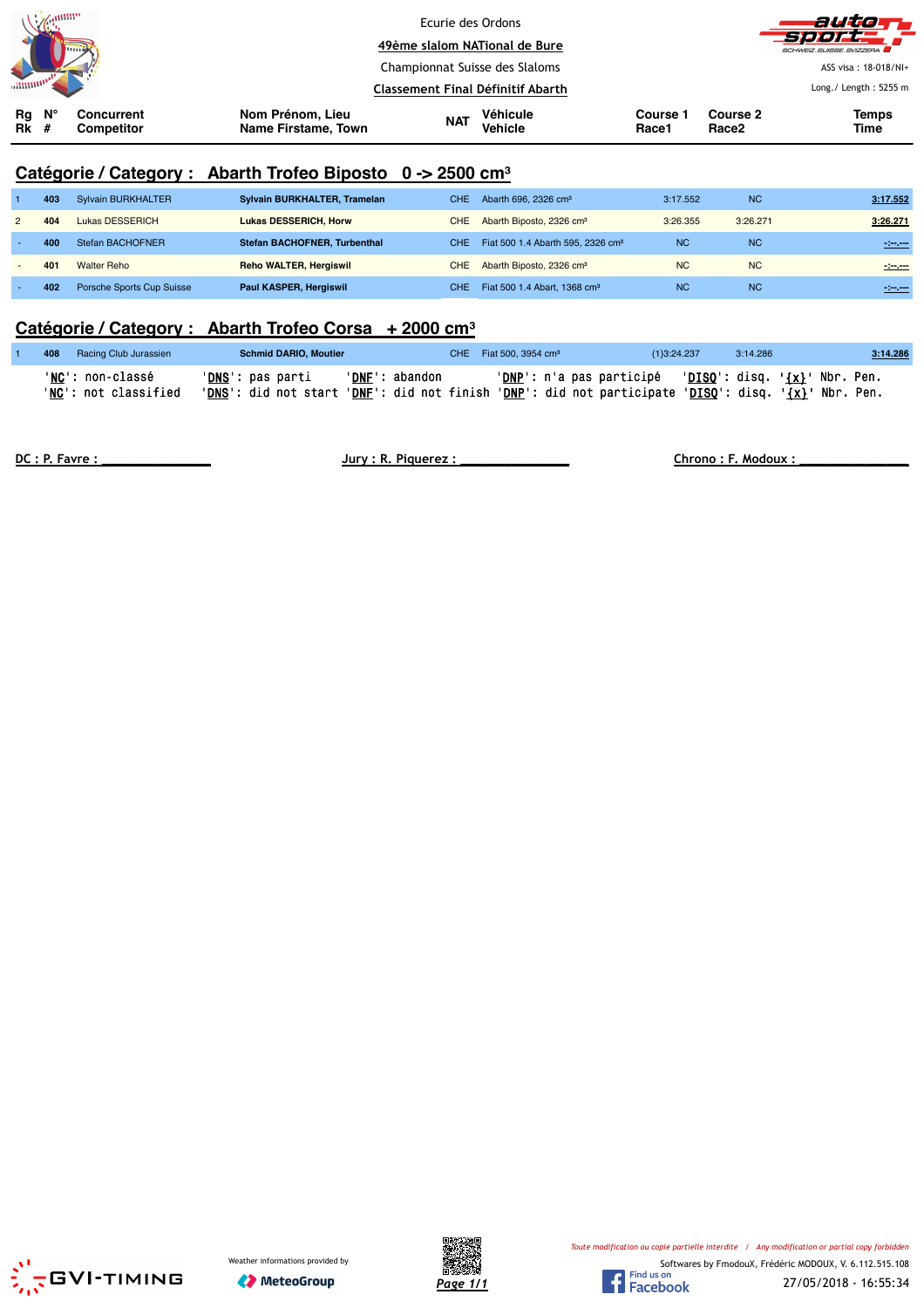



Championnat Suisse des Slaloms

#### **Scratch NAT**

ASS visa : 18-018/NI+ Long./ Length : 5255 m

|                |                    |         |                                     |                                                 | <u>Scratch NAT</u> |                                             |                          |                                      | Long. $/$ Length : 5255 m |
|----------------|--------------------|---------|-------------------------------------|-------------------------------------------------|--------------------|---------------------------------------------|--------------------------|--------------------------------------|---------------------------|
| Rg<br>Rk       | Grp                | N°<br># | Concurrent<br>Competitor            | Nom Prénom, Lieu<br>Name Firstname, Town        | <b>NAT</b>         | <b>Véhicule</b><br>Vehicle                  | <b>Course 1</b><br>Race1 | <b>Course 2</b><br>Race <sub>2</sub> | Temps<br>Time             |
| $\mathbf{1}$   | E <sub>2</sub> -SS | 18      | Racing Club Airbag                  | <b>EGLI Philip, Rombach</b>                     | CHE.               | Dallara F393 EPR-1, 1998 cm <sup>3</sup>    | 2:32.383                 | 2:31.494                             | 2:31.494                  |
| $\overline{c}$ | <b>E2-SS</b>       | 19      | Ecurie des Ordons                   | <b>SALOMON Jean-Marc, Courtedoux</b>            | CHE                | Tatuus Master, 2000 cm <sup>3</sup>         | 2:39.065                 | 2:35.786                             | 2:35.786                  |
| 3              | E <sub>2</sub> -SS | 20      | Autersa Racing Team                 | <b>MAURER Marcel, Längenbühl</b>                | CHE.               | Formel Renault Midland, 2000 cm             | ${1}2:46.360$            | 2:37.178                             | 2:37.178                  |
| $\overline{4}$ | $E2-SH-9$          |         | Ecurie des Ordons                   | <b>NOIRAT Jeremy, Boncourt</b>                  | CHE.               | TracKing RC01b, 998 cm <sup>3</sup>         | 2:41.223                 | 2:39.753                             | 2:39.753                  |
| $\sqrt{5}$     | E <sub>2</sub> -SS | 12      | <b>ACS</b>                          | <b>EUGSTER Lukas, Herisau</b>                   | <b>CHE</b>         | Tatuus Formel Renault, 1998 cm <sup>3</sup> | 2:41.117                 | <b>NC</b>                            | 2:41.117                  |
| 6              | $E2-SH-8$          |         | Ecurie des Ordons                   | <b>CHARIATTE Jean-François, Porrentruy</b>      | <b>CHE</b>         | Tracking RC01, 998 cm <sup>3</sup>          | 2:49.189                 | 2:49.067                             | 2:49.067                  |
| $\overline{7}$ | E <sub>2</sub> -SS | 17      | <b>Chablais Racing Team</b>         | <b>PLANCHAMP Didier, Vionnaz</b>                | CHE.               | Renault Tatuus 2000, 1998 cm <sup>3</sup>   | 2:50.297                 | ${2}3:13.149$                        | 2:50.297                  |
| 8              | E1                 | 340     | Racing Club Airbag                  | <b>KOCHLI René, Kaltbach</b>                    | <b>CHE</b>         | Honda Civic RK3, 2538 cm <sup>3</sup>       | 2:51.016                 | 2:51.193                             | 2:51.016                  |
| 9              | E1                 | 307     | <b>MB Motorsport Team</b>           | <b>BÜRKI Martin, Uetendorf</b>                  | <b>CHE</b>         | VW Polo MB, 1598 cm <sup>3</sup>            | 2:54.986                 | 2:51.699                             | 2:51.699                  |
| 10             | E1                 | 363     | <b>ACS</b>                          | <b>MACHLER Albin, Wangen</b>                    | <b>CHE</b>         | BMW M2, 5064 cm <sup>3</sup>                | 2:54.155                 | 2:52.694                             | 2:52.694                  |
| 11             | E1                 | 315     | <b>ACS</b>                          | <b>FLAMMER Patrick, Lenzburg</b>                | CHE.               | Suzuki Swift Evo 2000, 1998 cm <sup>3</sup> | 2:56.160                 | 2:53.684                             | 2:53.684                  |
| 12             | IS                 | 226     | <b>RCU</b>                          | <b>SANTONASTASO Manuel, Müllheim</b>            | <b>CHE</b>         | BMW 320, 2000 cm <sup>3</sup>               | 2:57.919                 | 2:53.696                             | 2:53.696                  |
| 13             | E1                 | 333     | <b>Equipe Bernoise</b>              | <b>ZWAHLEN Christoph, Pfyn</b>                  | CHE.               | Opel Kadett C, 2499 cm <sup>3</sup>         | 2:56.306                 | 2:53.930                             | 2:53.930                  |
| 14             | IS                 | 220     | <b>RCU</b>                          | <b>OCHSNER Jürg, Oberhallau</b>                 | <b>CHE</b>         | Opel Kadett, 1998 cm <sup>3</sup>           | 2:54.711                 | 2:58.065                             | 2:54.711                  |
| 15             | E <sub>2</sub> -SC | 5       | Ecurie des Ordons                   | <b>VALLAT Jean-Louis, Alle</b>                  | CHE.               | PRM Fun Boost GT, 1298 cm <sup>3</sup>      | 2:58.901                 | 2:56.218                             | 2:56.218                  |
| 16             | <b>SSC</b>         | 60      | <b>Dino WINTSCH</b>                 | <b>WINTSCH Dino, Hombrechtikon</b>              | <b>CHE</b>         | Lotus Exige, 5950 cm <sup>3</sup>           | ${2}3:15.041$            | 2:56.497                             | 2:56.497                  |
| 17             | <b>IS</b>          | 203     | Autersa Racing Team                 | <b>BURRI Stephan, Milken</b>                    | CHE.               | VW Polo, 1600 cm <sup>3</sup>               | 3:03.281                 | 2:57.689                             | 2:57.689                  |
| 18             | E1                 | 343     | <b>RCU</b>                          | <b>BOLLHALDER Hermann, Wattwil</b>              | <b>CHE</b>         | Opel Speedster Egmo, 2975 cm <sup>3</sup>   | <b>NC</b>                | 2:57.774                             | 2:57.774                  |
|                | E1                 | 314     |                                     | <b>ROBERTO Nicola, Penthalaz</b>                | CHE.               | Peugeot 205, 1998 cm <sup>3</sup>           | ${1}3:06.318$            |                                      |                           |
| 19             | N/ISN/             | 108     | All in racing<br>Ecurie des Ordons  | <b>PICARD Anthony, Sonvilier</b>                | <b>CHE</b>         | Mitsubishi Lancer EVO X, 3395 c             | 3:00.513                 | 2:58.305<br>2:58.831                 | 2:58.305<br>2:58.831      |
| 20<br>21       | E1                 | 362     |                                     |                                                 | <b>CHE</b>         | BMW M3 Schirmer, 4430 cm <sup>3</sup>       | 2:59.583                 |                                      | 2:59.583                  |
|                |                    |         | <b>MB Motorsport</b>                | <b>BEINER Juerg, Landquart</b>                  |                    |                                             |                          | ${1}3:08.260$                        |                           |
| 22             | E1                 | 341     | <b>ACS</b>                          | <b>SCHLAPPI Mathias, Meiringen</b>              | <b>CHE</b>         | Renault Clio IV Cup, 2720 cm <sup>3</sup>   | 3:00.117                 | ${1}3:09.027$                        | 3:00.117                  |
| 23             | E1                 | 360     | Squadra Corse Quadrifoglio          | <b>CEREGHETTI Aramis, Lopagno</b>               | CHE.               | BMW M5 E34, 3535 cm <sup>3</sup>            | 3:00.285                 | ${2}3:20.372$                        | 3:00.285                  |
| 24             | IS                 | 224     | Ecurie des Ordons                   | <b>DONZE Arnaud, Porrentruy</b>                 | CHE                | VW Golf, 2000 cm <sup>3</sup>               | 3:01.621                 | ${1}3:11.309$                        | 3:01.621                  |
| 25             | <b>IS</b>          | 217     | Racing Club Airbag                  | <b>KUHN Sergio, Illnau</b>                      | <b>CHE</b>         | Peugeot 206, 1997 cm <sup>3</sup>           | <b>NC</b>                | 3:01.745                             | 3:01.745                  |
| 26             | E1                 | 345     | Ecurie des Ordons                   | <b>JOLIDON Nicolas, Glovelier</b>               | CHE                | BMW 130i, 2998 cm <sup>3</sup>              | 3:06.484                 | 3:02.575                             | 3:02.575                  |
| 27             | E1                 | 319     | EB                                  | <b>KAMMERMANN Thomas, Krauchthal</b>            | <b>CHE</b>         | VW KitCar, 1998 cm <sup>3</sup>             | 3:03.691                 | 3:03.318                             | 3:03.318                  |
| 28             | <b>IS</b>          | 241     | <b>Stadler Motorsport</b>           | <b>BUETIGER Paul, Lohn-Ammannsegg</b>           | <b>CHE</b>         | Porsche GT3 Cup, 3600 cm <sup>3</sup>       | 3:05.136                 | 3:03.362                             | 3:03.362                  |
| 29             | E1                 | 311     | Autersa Racing Team                 | <b>MURNER Adrian, Heimberg</b>                  | CHE.               | VW Golf 2 GTI, 1991 cm <sup>3</sup>         | <b>NC</b>                | 3:03.411                             | 3:03.411                  |
| 30             | E1                 | 305     | <b>MB Motorsport Team</b>           | <b>WERTHMÜLLER Joel, Thun</b>                   | <b>CHE</b>         | Peugeot 106, 1598 cm <sup>3</sup>           | 3:03.590                 | 3:04.903                             | 3:03.590                  |
| 31             | IS.                | 227     | <b>MB Motorsport</b>                | <b>TSCHIRKY Kurt, Azmoos</b>                    | CHE.               | Opel Kadett C, 2000 cm <sup>3</sup>         | 3:03.665                 | <b>NC</b>                            | 3:03.665                  |
| 32             | E1                 | 344     | Ecurie des Ordons                   | <b>CATTIN Nicolas, Cornol</b>                   | <b>CHE</b>         | BMW 325 I E30, 2989 cm <sup>3</sup>         | ${1}3:11.841$            | 3:03.917                             | 3:03.917                  |
| 33             | E1                 | 321     | <b>ACS</b>                          | <b>HELM Andreas, Otelfingen</b>                 | <b>CHE</b>         | VW Golf, 2000 cm <sup>3</sup>               | ${1}3:16.582$            | 3:05.851                             | 3:05.851                  |
| 34             | E1                 | 361     | <b>MB Motorsport Team</b>           | <b>MÜRNER Pierre, Reichenbach im Kande</b>      | <b>CHE</b>         | Porsche GT3 CUP, 3800 cm <sup>3</sup>       | 3:06.137                 | 3:05.856                             | 3:05.856                  |
| 35             | IS.                | 222     | Ecurie des Ordons                   | <b>GROSSENBACHER Cyril, Montfaucon</b>          | <b>CHE</b>         | VW Golf GTI, 1998 cm <sup>3</sup>           | 3:09.806                 | 3:06.095                             | 3:06.095                  |
| 36             | IS                 | 230     | Atelier de la Tzoumaz               | <b>SANTOS Ted, Vuiteboeuf</b>                   | <b>CHE</b>         | Seat Ibiza, 2040 cm <sup>3</sup>            | 3:11.039                 | 3:06.857                             | 3:06.857                  |
| 37             | IS.                | 212     | Sägesser Motorsport                 | <b>MEIER Gilbert, Rudolfstetten-Friedlisber</b> | <b>CHE</b>         | Honda Integra GIS, 1800 cm <sup>3</sup>     | 3:07.040                 | ${1}3:16.092$                        | 3:07.040                  |
| 38             | E1                 | 323     | <b>Tchagaunova Philippe</b>         | <b>TCHAGAUNOVA Philippe, Echichens</b>          | <b>CHE</b>         | Honda Civic, 2000 cm <sup>3</sup>           | 3:09.434                 | 3:07.323                             | 3:07.323                  |
| 39             | E1                 | 310     | Ecurie des Ordons                   | <b>HULMANN Marin, Les Breuleux</b>              | CHE.               | Lotus Elise, 1796 cm <sup>3</sup>           | 3:09.547                 | 3:07.456                             | 3:07.456                  |
| 40             | IS.                | 214     | <b>RCU Rennclub Untertoggenburg</b> | <b>SCHLATTER Rolf, Felben Wellhausen</b>        | <b>CHE</b>         | BMW M3 ST, 1996 cm <sup>3</sup>             | ${1}3:18.648$            | 3:07.742                             | 3:07.742                  |
| 41             | E1                 | 352     | Julien Prével                       | PRÉVEL Julien, Gimel                            | <b>CHE</b>         | Opel Astra T16, 3397 cm <sup>3</sup>        | NC                       | 3:07.857                             | 3:07.857                  |
| 42             | IS.                | 242     | Club Porsche 3 lacs                 | <b>COMBY Alexandre, La Chaux-de-Fonds</b>       | <b>CHE</b>         | Porsche 934/5, 4774 cm <sup>3</sup>         | 3:12.926                 | 3:08.461                             | 3:08.461                  |
| 43             | IS.                | 218     | <b>ACS</b>                          | <b>HUNZIKER Simon, Schottion</b>                | <b>CHE</b>         | Honda Civic 2.0 Type-R EP3, 199             | 3:08.806                 | ${1}MC$                              | 3:08.806                  |
| 44             | E1                 | 318     | Ecurie du Nord                      | <b>BOMBARDIER Alain, Orbe</b>                   | <b>CHE</b>         | Renault Clio 3 Cup, 1998 cm <sup>3</sup>    | 3:10.950                 | 3:09.027                             | 3:09.027                  |
| 45             | E1                 | 322     | <b>RCU</b>                          | WIDMER Michael, Mühlrüti                        | <b>CHE</b>         | Mitsubishi Mirage Proto X, 3400 c           | 3:09.259                 | 3:09.084                             | 3:09.084                  |
| 46             | IS                 | 232     | Sägesser Motorsport                 | <b>BURRI Rolf, Ruswil</b>                       | <b>CHE</b>         | Opel Kadett C, 2486 cm <sup>3</sup>         | 3:15.025                 | 3:09.897                             | 3:09.897                  |
| 47             | E <sub>2</sub> -SS | 16      | Frédéric BOILLOT                    | <b>BOILLOT Frederic, DASLE</b>                  | <b>FRA</b>         | Tatuus Formule Renault, 2000 cm             | <b>NC</b>                | 3:11.362                             | 3:11.362                  |
|                |                    |         |                                     |                                                 |                    |                                             |                          |                                      |                           |

'<u>NC</u>': non-classé '<u>DNS</u>': pas parti '<u>DNF</u>': abandon '<u>DNP</u>': n'a pas participé '<u>DISQ</u>': disq. '<u>{x}</u>' Nbr. Pen.

'NC': not classified 'DNS': did not start 'DNF': did not finish 'DNP': did not participate 'DISQ': disq. '{x}' Nbr. Pen.

*Toute modification ou copie partielle interdite / Any modification or partial copy forbidden*





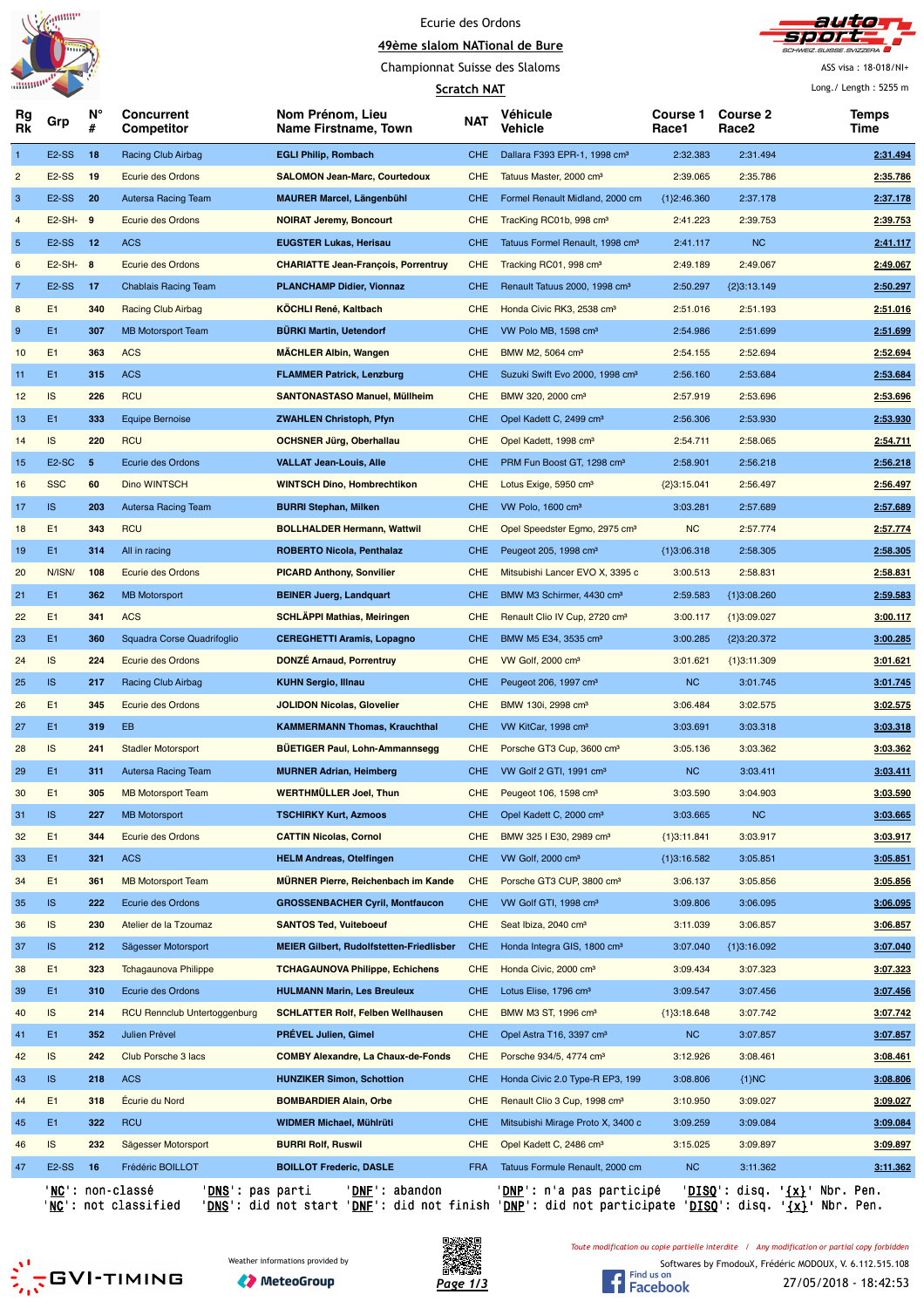



Championnat Suisse des Slaloms

**Scratch NAT**

ASS visa : 18-018/NI+ Long./ Length : 5255 m

|          |                    |                |                                               |                                            | Scratch NAT |                                            |                   |                          | Long./ Length : 5255 m            |
|----------|--------------------|----------------|-----------------------------------------------|--------------------------------------------|-------------|--------------------------------------------|-------------------|--------------------------|-----------------------------------|
| Rg<br>Rk | Grp                | N°<br>#        | Concurrent<br>Competitor                      | Nom Prénom, Lieu<br>Name Firstname, Town   | <b>NAT</b>  | Véhicule<br>Vehicle                        | Course 1<br>Race1 | <b>Course 2</b><br>Race2 | Temps<br>Time                     |
| 48       | IS.                | 233            | Team vwf                                      | <b>DERIAZ Jean-Luc, Orbe</b>               | CHE.        | BMW 318 i, 2494 cm <sup>3</sup>            | NC                | 3:12.337                 | 3:12.337                          |
| 49       | E1                 | 317            | Elio Macchi                                   | <b>MACCHI Elio, Fontenais</b>              | <b>CHE</b>  | Renault Clio, 1998 cm <sup>3</sup>         | 3:12.444          | {2}3:29.789              | 3:12.444                          |
| 50       | <b>IS</b>          | 221            | <b>RCU</b>                                    | <b>WACHTER Markus, St. Margrethen</b>      | <b>CHE</b>  | Renault Clio III Cup, 1998 cm <sup>3</sup> | NC                | 3:13.011                 | 3:13.011                          |
| 51       | E1                 | 330            | <b>Autersa Racing Team</b>                    | <b>HIRSIG Christian, Thierachern</b>       | <b>CHE</b>  | VW Polo, 2346 cm <sup>3</sup>              | 3:19.484          | 3:14.394                 | 3:14.394                          |
| 52       | E1                 | 306            | <b>MB Motorsport team</b>                     | HOLZER Walter, Wachseldorn/Süderen         | <b>CHE</b>  | Honda Civic, 1595 cm <sup>3</sup>          | 3:14.744          | <b>DNS</b>               | 3:14.744                          |
| 53       | E <sub>2</sub> -SS | 14             | Rennclub Untertoggenburg                      | <b>MÜLLER Oliver, Beringen</b>             | <b>CHE</b>  | <b>Tatuus Renault RC98 Formel Ren</b>      | 3:22.336          | 3:14.920                 | 3:14.920                          |
| 54       | E1                 | 351            | Equipe Bernoise                               | <b>EPP Martin, Altdorf</b>                 | CHE.        | Audi TT, 3028 cm <sup>3</sup>              | 3:20.005          | 3:15.561                 | 3:15.561                          |
| 55       | E1                 | 342            | <b>Racing Club Airbag</b>                     | <b>LEUPI Mario, Emmenbrücke</b>            | <b>CHE</b>  | BMW 328i, 2792 cm <sup>3</sup>             | 3:18.476          | 3:16.470                 | 3:16.470                          |
| 56       | <b>IS</b>          | 215            | Ecurie des ordons                             | <b>SCHORDERET Yann, Sugiez</b>             | CHE.        | Renault Clio, 1997 cm <sup>3</sup>         | 3:16.491          | <b>DNS</b>               | 3:16.491                          |
| 57       | E1                 | 332            | <b>Écurie des Ordons</b>                      | <b>WENGER Yvan, Vermes</b>                 | <b>CHE</b>  | BMW 325i E30, 2493 cm <sup>3</sup>         | 3:19.308          | 3:17.130                 | 3:17.130                          |
| 58       | <b>SuperS</b>      | 50             | <b>Ecurie des Ordons</b>                      | <b>CHARIATTE Sylvain, Mormont</b>          | <b>CHE</b>  | Honda Integra, 1800 cm <sup>3</sup>        | 3:18.486          | 3:18.037                 | 3:18.037                          |
| 59       | IS                 | 216            | Racing Club Airbag                            | <b>KUHN Marco, Illnau</b>                  | <b>CHE</b>  | Peugeot 206 RC, 1997 cm <sup>3</sup>       | <b>NC</b>         | 3:18.420                 | 3:18.420                          |
| 60       | <b>SuperS</b>      | 52             | Racing Club Airbag                            | <b>KRÄHENBÜHL Andre, Hünenberg</b>         | <b>CHE</b>  | Honda Integra Tyoe R, 1798 cm <sup>3</sup> | 3:19.399          | 3:18.474                 | 3:18.474                          |
| 61       | E1                 | 303            | <b>Luca ALIBERTI</b>                          | <b>ALIBERTI Luca, Estavayer-le-Lac</b>     | <b>CHE</b>  | VW Golf, 1588 cm <sup>3</sup>              | 3:18.579          | 3:21.720                 | 3:18.579                          |
| 62       | <b>IS</b>          | 231            | W.M. Racing Car                               | <b>URS Banz, Schachen</b>                  | CHE.        | Opel Ascona B 16V, 2410 cm <sup>3</sup>    | NC                | ${1}3:18.926$            | 3:18.926                          |
| 63       | IS                 | 202            | W.M. Racing Car                               | <b>HÜPPI Thomas, Pfäffikon ZH</b>          | <b>CHE</b>  | VW Golf I, 1599 cm <sup>3</sup>            | 3:19.621          | ${1}3:26.270$            | 3:19.621                          |
| 64       | A/ISA/R 111        |                | David DELUCINGE                               | <b>DELUCINGE David, BELFORT</b>            | <b>FRA</b>  | Peugeot 208, 1598 cm <sup>3</sup>          | ${1}3:35.689$     | 3:20.633                 | 3.20.633                          |
| 65       | E <sub>2</sub> -SS | 15             | <b>Markus BRANDER</b>                         | <b>BRANDER Markus, Romanshorn</b>          | <b>CHE</b>  | Renault Formel, 2000 cm <sup>3</sup>       | ${1}3:23.582$     | ${1}3:20.673$            | 3:20.673                          |
| 66       | N/ISN/             | 107            | Daniel BODENMANN                              | <b>BODENMANN Daniel, Dübendorf</b>         | <b>CHE</b>  | Citroën ZX, 1998 cm <sup>3</sup>           | 3:20.924          | <b>NC</b>                | 3:20.924                          |
| 67       | IS                 | 225            | <b>Martin RUDOLF</b>                          | <b>RUDOLF Martin, Bassecourt</b>           | <b>CHE</b>  | VW Golf 1, 2000 cm <sup>3</sup>            | 3:26.673          | 3:21.544                 | 3:21.544                          |
| 68       | A/ISA/R 112        |                | Michael HÜPPI                                 | <b>HÜPPI Michael, Alpthal</b>              | CHE.        | Citroen Saxo, 1598 cm <sup>3</sup>         | 3:23.058          | 3:22.795                 | 3:22.795                          |
|          |                    |                |                                               |                                            |             |                                            |                   |                          |                                   |
| 69       | SuperS 53          |                | Ecurie des Ordons                             | <b>CHARIATTE Alain, Porrentruy</b>         | <b>CHE</b>  | Honda Integra, 1800 cm <sup>3</sup>        | 3:26.052          | 3:24.203                 | 3:24.203                          |
| 70       | <b>IS</b>          | 211            | <b>Ruth SCHERRER</b>                          | <b>SCHERRER Ruth, Lachen</b>               | CHE.        | BMW 318is, 1796 cm <sup>3</sup>            | 3:25.628          | <b>NC</b>                | 3:25.628                          |
| 71       | N/ISN/             | 100            | Ecurie des Ordons                             | <b>SALOMON Quentin, Fregiercourt</b>       | <b>CHE</b>  | Peugeot 106, 1587 cm <sup>3</sup>          | 3:26.022          | ${2}3:43.946$            | 3:26.022                          |
| 72       | IS.                | 240            | Club Porsche 3 Lacs                           | <b>COMBY David, La Chaux-de-Fonds</b>      | CHE.        | Porsche Carrera, 3163 cm <sup>3</sup>      | 3:27.469          | <b>NC</b>                | 3:27.469                          |
| 73       | E1                 | 313            | <b>Mike VUILLEUMIER</b>                       | <b>VUILLEUMIER Mike, Tramelan</b>          | <b>CHE</b>  | Opel Kadett GSI, 1997 cm <sup>3</sup>      | ${1}3:30.254$     | ${2}NC$                  | 3:30.254                          |
| 74       | N/ISN/             | 103            | Mathieu ZURKINDEN                             | <b>ZURKINDEN Mathieu, Nuvilly</b>          | <b>CHE</b>  | Peugeot 106 gti, 1600 cm <sup>3</sup>      | NC                | ${1}3:30.491$            | 3:30.491                          |
| 75       | SuperS             | 55             | Ivan Kilchenmann                              | <b>KILCHENMANN Ivan, Sonceboz</b>          | <b>CHE</b>  | Ford Fiesta ST, 2713 cm <sup>3</sup>       | 3:39.880          | <b>NC</b>                | 3:39.880                          |
| 76       | A/ISA/R 115        |                | <b>MB Motorsport-Team</b>                     | <b>SPRING Andreas, Mamishaus</b>           | CHE.        | BMW 318IS-E36, 1795 cm <sup>3</sup>        | 3:44.039          | 3:40.675                 | 3:40.675                          |
| 77       | E1                 | 331            | <b>Laurent OBERLI</b>                         | <b>OBERLI Laurent, Tramelan</b>            | CHE         | BMW 325 IX E30, 2493 cm <sup>3</sup>       | 4:12.712          | 3:44.165                 | 3:44.165                          |
| 78       | E1                 | 301            | <b>GK Racing</b>                              | <b>MUSCH Daniel, Altdorf</b>               | <b>CHE</b>  | Mini Cooper, 1360 cm <sup>3</sup>          | ${1}3:44.711$     | NC                       | 3:44.711                          |
| 79       | E1                 | 320            | <b>Frank VUILLEUMIER</b>                      | <b>VUILLEUMIER Frank, Tramelan</b>         | <b>CHE</b>  | Renault Clio, 2000 cm <sup>3</sup>         | ${1}NC$           | ${3}3:51.494$            | 3:51.494                          |
| 80       | E <sub>2</sub> -SC | $\overline{a}$ | Ecurie des Ordons                             | <b>RERAT Jean-Louis, Bure</b>              | <b>CHE</b>  | PRM Fun boost, 1000 cm <sup>3</sup>        | 3:54.915          | 3:59.160                 | 3:54.915                          |
| 81       | A/ISA/R 110        |                | <b>Vincent MERLOTTI</b>                       | <b>MERLOTTI Vincent, Les Bayards</b>       | <b>CHE</b>  | Citroên Saxo VTS, 1587 cm <sup>3</sup>     | 4:01.975          | 4:01.129                 | 4:01.129                          |
|          | <b>CN</b>          | 1              | <b>ACS</b>                                    | <b>BISCHOFBERGER Hans-Peter, Brienz/Br</b> | <b>CHE</b>  | ADR 3, 1990 cm <sup>3</sup>                | <b>DNF</b>        | <b>NC</b>                | $-2$                              |
|          | E <sub>2</sub> -SS | 10             | <b>ACS</b>                                    | <b>LEPORI Jody, Sala Capriasca</b>         | <b>CHE</b>  | Formula Gloria Gloria B5, 1000 c           | <b>DNP</b>        | <b>DNP</b>               | -----                             |
|          | E <sub>2</sub> -SS | 11             | Ecurie 13 étoiles                             | PIERROZ Sabrina, Sion                      | CHE         | Arcobaleno Monoplace Formule E             | <b>NC</b>         | <b>DNS</b>               | $-1 - 1 - 1$                      |
|          | E <sub>2</sub> -SS | 22             | <b>ACS</b>                                    | <b>HELM Michael, Otelfingen</b>            | <b>CHE</b>  | Tatuus Formel 4 EVO, 2380 cm <sup>3</sup>  | <b>DNP</b>        | <b>DNP</b>               | $-1 - 1 = 1$                      |
|          | SuperS 51          |                | MST-Zentralschweiz                            | <b>KOCH Mario, Malters</b>                 | <b>CHE</b>  | Honda Integra Type-R, 1797 cm <sup>3</sup> | NC                | NC                       | <u>- 100 000</u>                  |
|          | <b>SSC</b>         | 61             | Philippe GOLAY                                | <b>GOLAY Philippe, Montricher</b>          | <b>CHE</b>  | Caterham csr 200, 2300 cm <sup>3</sup>     | <b>NC</b>         | ${1}MC$                  | $-200$                            |
|          | N/ISN/             | 101            | <b>Equipe Bernoise</b>                        | <b>WALTHER Thomas, Kräiligen</b>           | CHE         | Citroën Saxo, 1587 cm <sup>3</sup>         | <b>DNF</b>        | <b>DNS</b>               | مسيسين                            |
|          | N/ISN/             | 102            | Ecurie des Ordons                             | <b>PIQUEREZ Romain, St-Ursanne</b>         | <b>CHE</b>  | Citroën Saxo vts, 1590 cm <sup>3</sup>     | <b>DNP</b>        | <b>DNP</b>               | ----                              |
|          | <b>HIST</b>        | 120            | <b>SHRT</b>                                   | <b>BUEHRER Nicolas, Bienne</b>             | <b>CHE</b>  | BMW M1 groupe 4, 3489 cm <sup>3</sup>      | <b>DNF</b>        | <b>DNS</b>               | $\frac{1}{2}$                     |
|          | IS                 | 200            | <b>Equipe Bernoise</b>                        | <b>PAIER Michel, Schwarzenburg</b>         | <b>CHE</b>  | Toyota Yaris PMS, 1299 cm <sup>3</sup>     | <b>DNP</b>        | <b>DNP</b>               | ----                              |
|          | <b>IS</b>          | 201            | <b>RCU</b>                                    | <b>OBERHOFER Rudi, Staad</b>               | CHE         | VW Golf Ledinegg 16V, 1588 cm <sup>3</sup> | <b>NC</b>         | NC                       | $-200$                            |
|          | IS                 | 210            | Loïc WERLÉ                                    | <b>WERLÉ Loïc, Sorvilier</b>               | <b>CHE</b>  | Renault Clio cup, 1763 cm <sup>3</sup>     | <b>DNP</b>        | <b>DNP</b>               | ----                              |
|          | <b>IS</b>          | 213            | Ecurie des Ordons                             | ROSSÉ David, Courtételle                   | <b>CHE</b>  | VW Golf 16v, 1984 cm <sup>3</sup>          | <b>DNP</b>        | <b>DNP</b>               | $-200$                            |
|          |                    |                | 'NC': non-classé<br>' <b>DNS</b> ': pas parti | 'DNF': abandon                             |             | ' <b>DNP</b> ': n'a pas participé          |                   |                          | $'DISO': disq. '\{x}': Nbr. Pen.$ |

'NC': not classified 'DNS': did not start 'DNF': did not finish 'DNP': did not participate 'DISQ': disq. '{x}' Nbr. Pen.





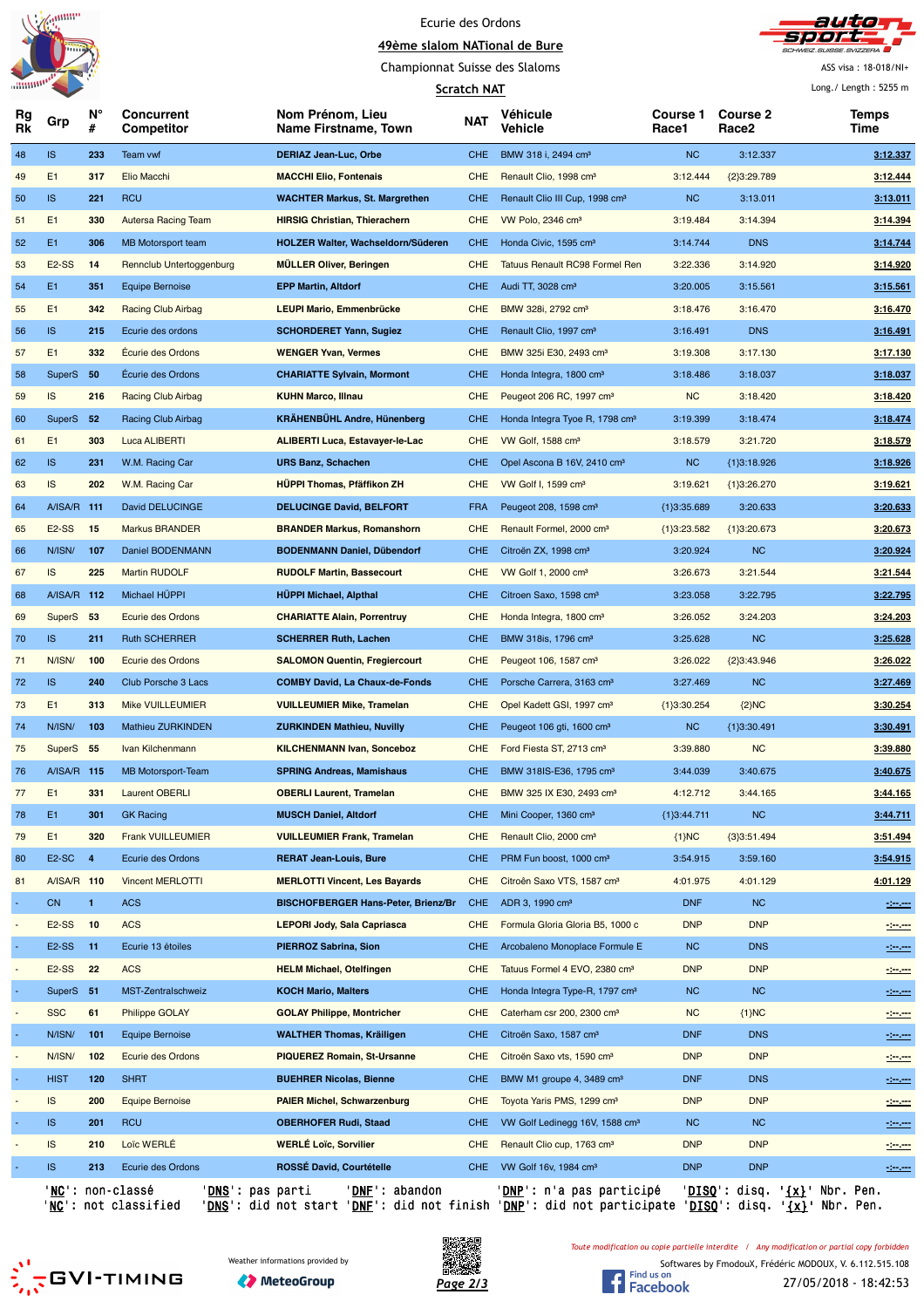|                          | amm            |         |                                                                                      |                                                                                            | Ecurie des Ordons  |                                                                          |                   |                                         | autio                                        |
|--------------------------|----------------|---------|--------------------------------------------------------------------------------------|--------------------------------------------------------------------------------------------|--------------------|--------------------------------------------------------------------------|-------------------|-----------------------------------------|----------------------------------------------|
|                          | mm             |         |                                                                                      |                                                                                            |                    | 49ème slalom NATional de Bure                                            |                   |                                         | HWEIZ SLIISSE SVIZZERA                       |
|                          |                |         |                                                                                      |                                                                                            |                    | Championnat Suisse des Slaloms                                           |                   |                                         | ASS visa: 18-018/NI+                         |
|                          |                |         |                                                                                      |                                                                                            | <b>Scratch NAT</b> |                                                                          |                   |                                         | Long. / Length: $5255$ m                     |
| Rg<br><b>Rk</b>          | Grp            | Ν°<br># | Concurrent<br>Competitor                                                             | Nom Prénom, Lieu<br>Name Firstname, Town                                                   | <b>NAT</b>         | Véhicule<br><b>Vehicle</b>                                               | Course 1<br>Race1 | Course 2<br>Race2                       | <b>Temps</b><br>Time                         |
|                          | <b>IS</b>      | 219     | Ecurie des Ordons                                                                    | <b>VALLAT Patrick, Bure</b>                                                                | CHE.               | VW Golf 2, 1998 cm <sup>3</sup>                                          | <b>DISQ</b>       | <b>DISQ</b>                             | $-200$                                       |
| $\overline{\phantom{a}}$ | IS             | 223     | <b>MB Motorsport Team</b>                                                            | <b>TSCHIRKY René, Mels</b>                                                                 | <b>CHE</b>         | Opel Kadett C, 1998 cm <sup>3</sup>                                      | <b>DNP</b>        | <b>DNP</b>                              | $-200$                                       |
|                          | E <sub>1</sub> | 300     | <b>MB Motorsport Team</b>                                                            | <b>FUHRER Ruedi, Brienz</b>                                                                | CHE.               | Honda Civic, 1595 cm <sup>3</sup>                                        | <b>NC</b>         | <b>DNF</b>                              | $-200$                                       |
|                          | E <sub>1</sub> | 304     | <b>MB Motorsport Team</b>                                                            | <b>GROSSMANN Heinz, Brienz</b>                                                             | <b>CHE</b>         | VW Scirocco GLI, 1588 cm <sup>3</sup>                                    | <b>NC</b>         | <b>NC</b>                               | 120,000                                      |
|                          | E1             | 316     | Ecurie du Nord                                                                       | <b>RANDIN Michel, Mervelier</b>                                                            | CHE.               | Renault Clio Cup, 1998 cm <sup>3</sup>                                   | <b>DNP</b>        | <b>DNP</b>                              | $-200$                                       |
|                          | E <sub>1</sub> | 346     | <b>ACS</b>                                                                           | <b>ROHRBACH Patrick, Monible</b>                                                           | <b>CHE</b>         | BMW E30, 2999 cm <sup>3</sup>                                            | <b>NC</b>         | <b>NC</b>                               | -2020                                        |
|                          |                |         | 'NC': non-classé<br>' <mark>DNS</mark> ': pas parti<br>' <b>NC</b> ': not classified | ' <b>DNF</b> ': abandon<br>' <b>DNS</b> ': did not start<br>' <b>DNF</b> ': did not finish |                    | ' <u>DNP</u> ': n'a pas participé<br>' <b>DNP</b> ': did not participate |                   | ' <u>DISQ</u> ': disq.<br>'DISQ': disq. | Nbr. Pen.<br>$\{x\}$<br>Nbr. Pen.<br>$\{x\}$ |

**DC : P. Favre : \_\_\_\_\_\_\_\_\_\_\_\_\_\_\_ Jury : R. Piquerez : \_\_\_\_\_\_\_\_\_\_\_\_\_\_\_ Chrono : F. Modoux : \_\_\_\_\_\_\_\_\_\_\_\_\_\_\_**





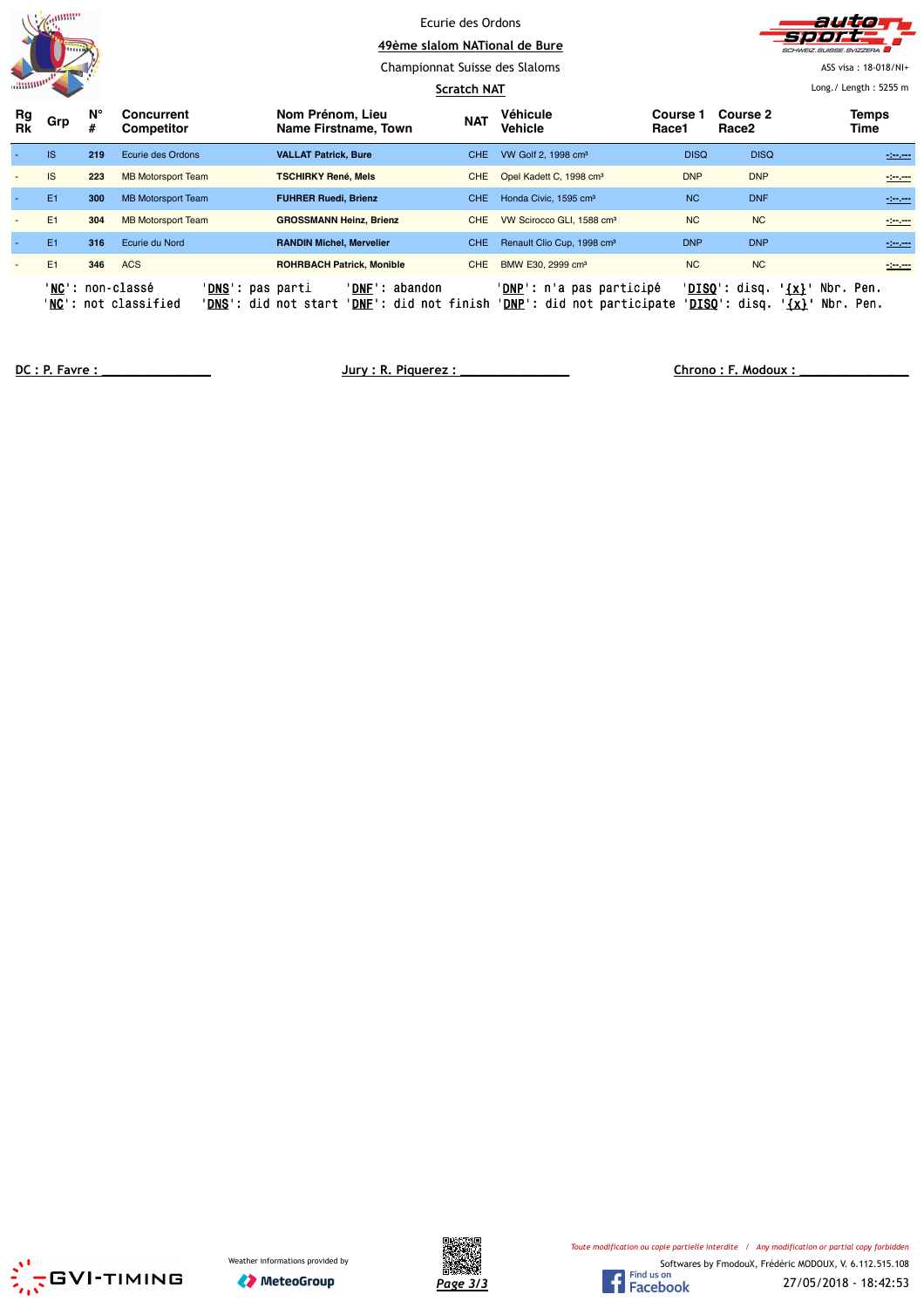|                |     |                                                   |                                                                                                                                  | Ecurie des Ordons               |                                            |           |            |                                |
|----------------|-----|---------------------------------------------------|----------------------------------------------------------------------------------------------------------------------------------|---------------------------------|--------------------------------------------|-----------|------------|--------------------------------|
|                |     |                                                   |                                                                                                                                  | 49ème slalom NATional de Bure   |                                            |           |            |                                |
|                |     |                                                   |                                                                                                                                  | Championnat Suisse des Slaloms  |                                            |           |            | ASS visa: 18-018/NI+           |
| Rg             | N°  | <b>Concurrent</b>                                 | Nom Prénom, Lieu                                                                                                                 | <b>Essais NAT</b><br><b>NAT</b> | Véhicule                                   | Essai 1   | Essai 2    | Long./ Length: 5255 m<br>Temps |
| Rk             | #   | <b>Competitor</b>                                 | Name Firstame, Town                                                                                                              |                                 | Vehicle                                    | Training1 | Training2  | Time                           |
|                |     |                                                   | Catégorie / Category : SuperSérie 0 -> 2000 cm <sup>3</sup>                                                                      |                                 |                                            |           |            |                                |
|                | 52  | Racing Club Airbag                                | Andre KRÄHENBÜHL, Hünenberg                                                                                                      | CHE                             | Honda Integra Tyoe R, 1798 cm <sup>3</sup> | 3:25.501  | 3:19.718   | 3:19.718                       |
| $\overline{2}$ | 50  | Écurie des Ordons                                 | <b>Sylvain CHARIATTE, Mormont</b>                                                                                                | <b>CHE</b>                      | Honda Integra, 1800 cm <sup>3</sup>        | 3:22.207  | 3:21.119   | 3:21.119                       |
| 3              | 51  | MST-Zentralschweiz                                | <b>Mario KOCH, Malters</b>                                                                                                       | <b>CHE</b>                      | Honda Integra Type-R, 1797 cm <sup>3</sup> | 3:32.736  | 3:21.165   | 3:21.165                       |
|                | 53  | <b>Ecurie des Ordons</b>                          | <b>Alain CHARIATTE, Porrentruy</b>                                                                                               | <b>CHE</b>                      | Honda Integra, 1800 cm <sup>3</sup>        | 3:35.531  | 3:25.426   | 3:25.426                       |
|                |     |                                                   | Catégorie / Category : SuperSérie + 2000 cm <sup>3</sup>                                                                         |                                 |                                            |           |            |                                |
|                | 55  | Ivan Kilchenmann                                  | Ivan KILCHENMANN, Sonceboz                                                                                                       | <b>CHE</b>                      | Ford Fiesta ST, 2713 cm <sup>3</sup>       | 3:53.315  | 3:43.179   | 3:43.179                       |
|                |     |                                                   | Catégorie / Category : SuperSérie Compétition + 2000 cm <sup>3</sup>                                                             |                                 |                                            |           |            |                                |
|                | 60  | Dino WINTSCH                                      | <b>Dino WINTSCH. Hombrechtikon</b>                                                                                               | <b>CHE</b>                      | Lotus Exige, 5950 cm <sup>3</sup>          | 3:07.356  | 2:57.330   | 2:57.330                       |
| $\overline{2}$ | 61  | <b>Philippe GOLAY</b>                             | <b>Philippe GOLAY, Montricher</b>                                                                                                | CHE                             | Caterham csr 200, 2300 cm <sup>3</sup>     | 3:08.429  | 3:03.810   | 3:03.810                       |
|                |     |                                                   | Catégorie / Category : N/ISN/R1 0 -> 1600 cm <sup>3</sup>                                                                        |                                 |                                            |           |            |                                |
| -1             | 100 | Ecurie des Ordons                                 | Quentin SALOMON, Fregiercourt                                                                                                    | <b>CHE</b>                      | Peugeot 106, 1587 cm <sup>3</sup>          | 3:35.562  | 3:27.605   | 3:27.605                       |
| $\overline{c}$ | 101 | <b>Equipe Bernoise</b>                            | Thomas WALTHER, Kräiligen                                                                                                        | <b>CHE</b>                      | Citroën Saxo, 1587 cm <sup>3</sup>         | 3:34.240  | 3:30.898   | 3:30.898                       |
| 3              | 103 | Mathieu ZURKINDEN                                 | <b>Mathieu ZURKINDEN, Nuvilly</b>                                                                                                | <b>CHE</b>                      | Peugeot 106 gti, 1600 cm <sup>3</sup>      | 3:33.276  | 4:32.202   | 3:33.276                       |
| $\overline{4}$ | 102 | Ecurie des Ordons                                 | Romain PIQUEREZ, St-Ursanne                                                                                                      | <b>CHE</b>                      | Citroën Saxo vts, 1590 cm <sup>3</sup>     | 3:57.803  | <b>DNF</b> | 3:57.803                       |
|                |     |                                                   |                                                                                                                                  |                                 |                                            |           |            |                                |
|                |     |                                                   | Catégorie / Category : N/ISN/R1 + 1600 cm <sup>3</sup>                                                                           |                                 |                                            |           |            |                                |
|                | 108 | Ecurie des Ordons                                 | <b>Anthony PICARD, Sonvilier</b>                                                                                                 | <b>CHE</b>                      | Mitsubishi Lancer EVO X, 3395 cm           | 3:04.643  | 19:57.443  | 3:04.643                       |
| 2              | 107 | Daniel BODENMANN                                  | Daniel BODENMANN, Dübendorf                                                                                                      | <b>CHE</b>                      | Citroën ZX, 1998 cm <sup>3</sup>           | 3:23.663  | 19:51.498  | 3:23.663                       |
|                |     |                                                   | Catégorie / Category : A/ISA/R2/R3 0 -> 1600 cm <sup>3</sup>                                                                     |                                 |                                            |           |            |                                |
| $\overline{1}$ | 112 | Michael HÜPPI                                     | Michael HÜPPI, Alpthal                                                                                                           | <b>CHE</b>                      | Citroen Saxo, 1598 cm <sup>3</sup>         | 3:38.218  | 3:27.821   | 3:27.821                       |
| $\overline{c}$ | 111 | David DELUCINGE                                   | <b>David DELUCINGE, BELFORT</b>                                                                                                  | <b>FRA</b>                      | Peugeot 208, 1598 cm <sup>3</sup>          | 3:32.013  | 3:31.937   | 3:31.937                       |
| $\mathbf{3}$   | 110 | <b>Vincent MERLOTTI</b>                           | <b>Vincent MERLOTTI, Les Bayards</b>                                                                                             |                                 | CHE Citroên Saxo VTS, 1587 cm <sup>3</sup> | 4:09.502  | 3:59.833   | 3:59.833                       |
|                |     |                                                   |                                                                                                                                  |                                 |                                            |           |            |                                |
|                |     |                                                   | Catégorie / Category : A/ISA/R2/R3 + 1600 cm <sup>3</sup>                                                                        |                                 |                                            |           |            |                                |
|                | 115 | <b>MB Motorsport-Team</b>                         | <b>Andreas SPRING, Mamishaus</b>                                                                                                 |                                 | CHE BMW 318IS-E36, 1795 cm <sup>3</sup>    | 3:55.529  | 3:43.491   | 3:43.491                       |
|                |     |                                                   | Catégorie / Category : Historic + 3000 cm <sup>3</sup>                                                                           |                                 |                                            |           |            |                                |
| 1              | 120 | <b>SHRT</b>                                       | <b>Nicolas BUEHRER, Bienne</b>                                                                                                   |                                 | CHE BMW M1 groupe 4, 3489 cm <sup>3</sup>  | 3:24.101  | 3:16.176   | 3:16.176                       |
|                |     |                                                   | Catégorie / Category : InterSwiss 0 -> 1600 cm <sup>3</sup>                                                                      |                                 |                                            |           |            |                                |
|                | 203 | Autersa Racing Team                               | Stephan BURRI, Milken                                                                                                            | <b>CHE</b>                      | VW Polo, 1600 cm <sup>3</sup>              | 19:36.943 | 3:04.995   | 3:04.995                       |
| $\overline{c}$ | 201 | <b>RCU</b>                                        | Rudi OBERHOFER, Staad                                                                                                            | <b>CHE</b>                      | VW Golf Ledinegg 16V, 1588 cm <sup>3</sup> | 3:20.047  | 3:08.219   | 3:08.219                       |
| 3              | 202 | W.M. Racing Car                                   | Thomas HÜPPI, Pfäffikon ZH                                                                                                       | <b>CHE</b>                      | VW Golf I, 1599 cm <sup>3</sup>            | 4:19.117  | 3:21.545   | 3:21.545                       |
| 3              | 200 | <b>Equipe Bernoise</b>                            | <b>Michel PAIER, Schwarzenburg</b>                                                                                               | <b>CHE</b>                      | Toyota Yaris PMS, 1299 cm <sup>3</sup>     | 13:04.713 | <b>DNS</b> | 13:04.713                      |
|                |     | ' <b>NC</b> ': non-classé<br>'NC': not classified | ' <u>DNS</u> ': pas parti<br>'DNS': did not start 'DNF': did not finish 'DNP': did not participate 'DISQ': disq. '{x}' Nbr. Pen. | 'DNE' abandon                   | ' <mark>DNP</mark> ': n'a pas participé    |           |            | 'DISQ': disq. '{x}' Nbr. Pen.  |
|                |     |                                                   |                                                                                                                                  |                                 |                                            |           |            |                                |
|                |     |                                                   |                                                                                                                                  |                                 |                                            |           |            |                                |
|                |     |                                                   |                                                                                                                                  |                                 |                                            |           |            |                                |



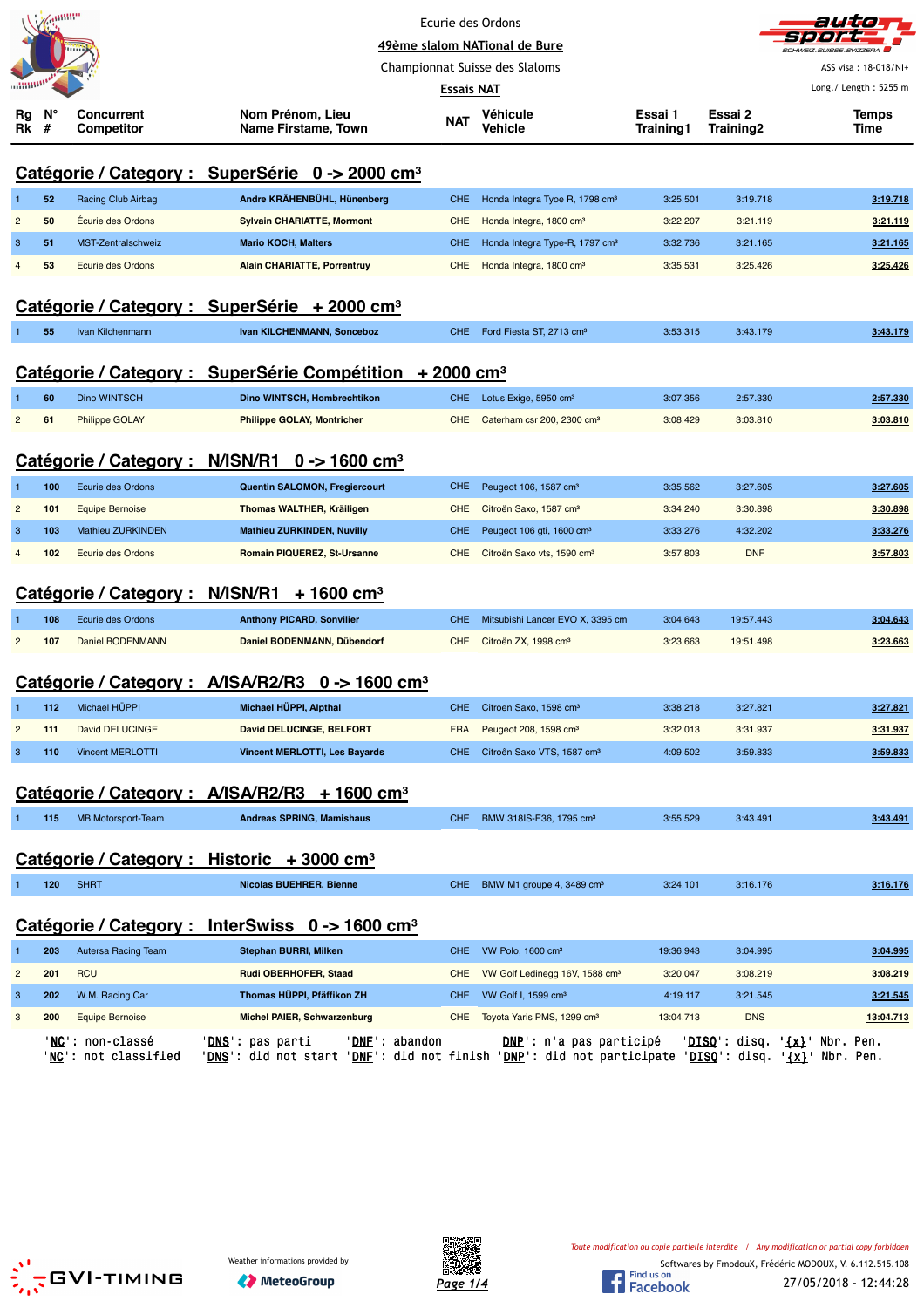|          | <b>Newman</b><br><b>Himma</b> |                          |                                         | Ecurie des Ordons<br>49ème slalom NATional de Bure |                            |                      | autom<br>sport - I<br>SCHWEIZ.SUISSE.SVIZZERA |                             |  |
|----------|-------------------------------|--------------------------|-----------------------------------------|----------------------------------------------------|----------------------------|----------------------|-----------------------------------------------|-----------------------------|--|
|          |                               |                          |                                         | Championnat Suisse des Slaloms                     |                            |                      |                                               | ASS visa: 18-018/NI+        |  |
|          |                               |                          |                                         | <b>Essais NAT</b>                                  |                            |                      |                                               | Long./ Length: 5255 m       |  |
| Rg<br>Rk | N°                            | Concurrent<br>Competitor | Nom Prénom, Lieu<br>Name Firstame, Town | <b>NAT</b>                                         | Véhicule<br><b>Vehicle</b> | Essai 1<br>Training1 | Essai 2<br>Training2                          | <b>Temps</b><br><b>Time</b> |  |

## **Catégorie / Category : InterSwiss 1601 -> 2000 cm³**

|                | 226 | <b>RCU</b>                          | <b>Manuel SANTONASTASO, Müllheim</b>      | <b>CHE</b> | BMW 320, 2000 cm <sup>3</sup>              | 3:01.700  | 2:57.559   | 2:57.559  |
|----------------|-----|-------------------------------------|-------------------------------------------|------------|--------------------------------------------|-----------|------------|-----------|
| $\overline{2}$ | 220 | <b>RCU</b>                          | Jürg OCHSNER, Oberhallau                  | <b>CHE</b> | Opel Kadett, 1998 cm <sup>3</sup>          | 3:03.040  | 3:00.109   | 3:00.109  |
| 3              | 219 | Ecurie des Ordons                   | <b>Patrick VALLAT, Bure</b>               | CHE.       | VW Golf 2, 1998 cm <sup>3</sup>            | 3:04.136  | 3:02.814   | 3:02.814  |
| $\overline{4}$ | 224 | Ecurie des Ordons                   | Arnaud DONZÉ, Porrentruy                  | <b>CHE</b> | VW Golf, 2000 cm <sup>3</sup>              | 3:11.318  | 3:03.431   | 3:03.431  |
| $5\phantom{1}$ | 223 | <b>MB Motorsport Team</b>           | <b>René TSCHIRKY, Mels</b>                | <b>CHE</b> | Opel Kadett C, 1998 cm <sup>3</sup>        | 3:05.328  | <b>DNS</b> | 3:05.328  |
| 6              | 212 | Sägesser Motorsport                 | Gilbert MEIER, Rudolfstetten-Friedlisberg | <b>CHE</b> | Honda Integra GIS, 1800 cm <sup>3</sup>    | 3:10.826  | 3:05.562   | 3:05.562  |
| $\overline{7}$ | 217 | <b>Racing Club Airbag</b>           | Sergio KUHN, Illnau                       | <b>CHE</b> | Peugeot 206, 1997 cm <sup>3</sup>          | 3:13.250  | 3:06.832   | 3:06.832  |
| 8              | 214 | <b>RCU Rennclub Untertoggenburg</b> | Rolf SCHLATTER, Felben Wellhausen         | <b>CHE</b> | BMW M3 ST, 1996 cm <sup>3</sup>            | 3:09.609  | 3:07.391   | 3:07.391  |
| 9              | 227 | <b>MB Motorsport</b>                | <b>Kurt TSCHIRKY, Azmoos</b>              | <b>CHE</b> | Opel Kadett C, 2000 cm <sup>3</sup>        | 3:13.156  | 3:08.016   | 3:08.016  |
| 10             | 218 | <b>ACS</b>                          | <b>Simon HUNZIKER, Schottion</b>          | <b>CHE</b> | Honda Civic 2.0 Type-R EP3, 1998           | 3:16.220  | 3:10.045   | 3:10.045  |
| 11             | 216 | <b>Racing Club Airbag</b>           | <b>Marco KUHN, Illnau</b>                 | <b>CHE</b> | Peugeot 206 RC, 1997 cm <sup>3</sup>       | 3:16.613  | 3:13.234   | 3:13.234  |
| 12             | 215 | Ecurie des ordons                   | Yann SCHORDERET, Sugiez                   | <b>CHE</b> | Renault Clio, 1997 cm <sup>3</sup>         | 3:21.812  | 3:19.443   | 3:19.443  |
| 13             | 221 | <b>RCU</b>                          | <b>Markus WACHTER, St. Margrethen</b>     | <b>CHE</b> | Renault Clio III Cup, 1998 cm <sup>3</sup> | 3:20.984  | <b>DNF</b> | 3:20.984  |
| 14             | 225 | <b>Martin RUDOLF</b>                | <b>Martin RUDOLF, Bassecourt</b>          | <b>CHE</b> | VW Golf 1, 2000 cm <sup>3</sup>            | 3:27.591  | 3:21.973   | 3:21.973  |
| 15             | 222 | Ecurie des Ordons                   | <b>Cyril GROSSENBACHER, Montfaucon</b>    | <b>CHE</b> | VW Golf GTI, 1998 cm <sup>3</sup>          | 3:23.239  | 3:27.798   | 3:23.239  |
| 16             | 213 | Ecurie des Ordons                   | David ROSSÉ, Courtételle                  | <b>CHE</b> | VW Golf 16v, 1984 cm <sup>3</sup>          | 3:27.048  | 3:24.432   | 3:24.432  |
| 17             | 211 | <b>Ruth SCHERRER</b>                | Ruth SCHERRER, Lachen                     | <b>CHE</b> | BMW 318is, 1796 cm <sup>3</sup>            | 3:31.721  | 6:14.475   | 3:31.721  |
| 17             | 210 | Loïc WERLÉ                          | Loïc WERLÉ, Sorvilier                     | <b>CHE</b> | Renault Clio cup, 1763 cm <sup>3</sup>     | 20:14.842 | <b>DNF</b> | 20:14.842 |

#### **Catégorie / Category : InterSwiss 2001 -> 2500 cm³**

|                | 232 | Sägesser Motorsport   | <b>Rolf BURRI, Ruswil</b>     | CHE Opel Kadett C, 2486 cm <sup>3</sup>     | 3:15.153 | 3:10.300 | 3:10.300 |
|----------------|-----|-----------------------|-------------------------------|---------------------------------------------|----------|----------|----------|
| $\overline{2}$ | 231 | W.M. Racing Car       | <b>Banz URS, Schachen</b>     | CHE Opel Ascona B 16V, 2410 cm <sup>3</sup> | 3:17.021 | 3:12.206 | 3:12.206 |
|                | 230 | Atelier de la Tzoumaz | <b>Ted SANTOS, Vuiteboeuf</b> | CHE Seat Ibiza, 2040 cm <sup>3</sup>        | 3:17.489 | 3:13.459 | 3:13.459 |
|                | 233 | Team vwf              | Jean-Luc DERIAZ, Orbe         | CHE BMW 318 i, 2494 cm <sup>3</sup>         | 3:21.178 | 3:17.484 | 3:17.484 |

#### **Catégorie / Category : InterSwiss + 2500 cm³**

| 242 | Club Porsche 3 lacs       | Alexandre COMBY, La Chaux-de-Fonds | CHE Porsche $934/5$ , 4774 cm <sup>3</sup> | 3:19.009 | 3:10.955 | 3:10.955 |
|-----|---------------------------|------------------------------------|--------------------------------------------|----------|----------|----------|
| 241 | <b>Stadler Motorsport</b> | Paul BÜETIGER, Lohn-Ammannsegg     | CHE Porsche GT3 Cup, 3600 cm <sup>3</sup>  | 3:19.064 | 3:11.479 | 3:11.479 |
| 240 | Club Porsche 3 Lacs       | David COMBY, La Chaux-de-Fonds     | CHE Porsche Carrera, 3163 cm <sup>3</sup>  | 3:34.824 | 3:33.877 | 3:33.877 |

## **Catégorie / Category : E1 0 -> 1600 cm³**

|                | 307 | <b>MB Motorsport Team</b> | Martin BÜRKI, Uetendorf            | CHE. | VW Polo MB, 1598 cm <sup>3</sup>      | 3:14.060 | 3:00.030 | 3:00.030 |
|----------------|-----|---------------------------|------------------------------------|------|---------------------------------------|----------|----------|----------|
| $\overline{2}$ | 305 | <b>MB Motorsport Team</b> | Joel WERTHMÜLLER, Thun             | CHE. | Peugeot 106, 1598 cm <sup>3</sup>     | 3:10.390 | 3:14.392 | 3:10.390 |
| -3             | 306 | MB Motorsport team        | Walter HOLZER, Wachseldorn/Süderen | CHE. | Honda Civic, 1595 cm <sup>3</sup>     | 3:18.557 | 3:16.396 | 3:16.396 |
| $\overline{4}$ | 303 | Luca ALIBERTI             | Luca ALIBERTI, Estavayer-le-Lac    | CHE. | VW Golf, 1588 cm <sup>3</sup>         | 3:28.806 | 3:20.360 | 3:20.360 |
| -5             | 300 | <b>MB Motorsport Team</b> | <b>Ruedi FUHRER, Brienz</b>        | CHE. | Honda Civic, 1595 cm <sup>3</sup>     | 3:25.097 | 3:29.260 | 3:25.097 |
| 6              | 301 | <b>GK Racing</b>          | <b>Daniel MUSCH, Altdorf</b>       | CHE. | Mini Cooper, 1360 cm <sup>3</sup>     | 3:43.047 | 3:31.271 | 3:31.271 |
|                | 304 | <b>MB Motorsport Team</b> | <b>Heinz GROSSMANN, Brienz</b>     | CHE. | VW Scirocco GLI, 1588 cm <sup>3</sup> | 3:50.630 | 3:43.378 | 3:43.378 |

## **Catégorie / Category : E1 1601 -> 2000 cm³**

|                | 315 | ACS                                      | <b>Patrick FLAMMER, Lenzburg</b>                                                                               | CHE Suzuki Swift Evo 2000, 1998 cm <sup>3</sup>                 | 2:56.515                                | 2:52.128 | 2:52.128                     |
|----------------|-----|------------------------------------------|----------------------------------------------------------------------------------------------------------------|-----------------------------------------------------------------|-----------------------------------------|----------|------------------------------|
| $\overline{2}$ | 314 | All in racing                            | Nicola ROBERTO, Penthalaz                                                                                      | CHE Peugeot 205, 1998 cm <sup>3</sup>                           | 3:02.053                                | 2:57.492 | 2:57.492                     |
| 3              | 311 | Autersa Racing Team                      | <b>Adrian MURNER, Heimberg</b>                                                                                 | CHE VW Golf 2 GTI, 1991 cm <sup>3</sup>                         | 3:04.357                                | 3:00.748 | 3:00.748                     |
| $\overline{4}$ | 319 | <b>EB</b>                                | <b>Thomas KAMMERMANN, Krauchthal</b>                                                                           | CHE VW KitCar, 1998 cm <sup>3</sup>                             | 3:06.823                                | 3:06.349 | 3:06.349                     |
|                |     | 'NC': non-classé<br>'NC': not classified | ' <b>DNS</b> ': pas parti<br>'DNF': abandon<br>' <b>DNS</b> ': did not start<br>' <b>DNF</b> ': did not finish | ' <b>DNP</b> ': n'a pas participé<br>'DNP': did not participate | ' <b>DISQ</b> ': disq.<br>'DISO': disq. | $\{x\}$  | Nbr. Pen.<br>'{x}' Nbr. Pen. |





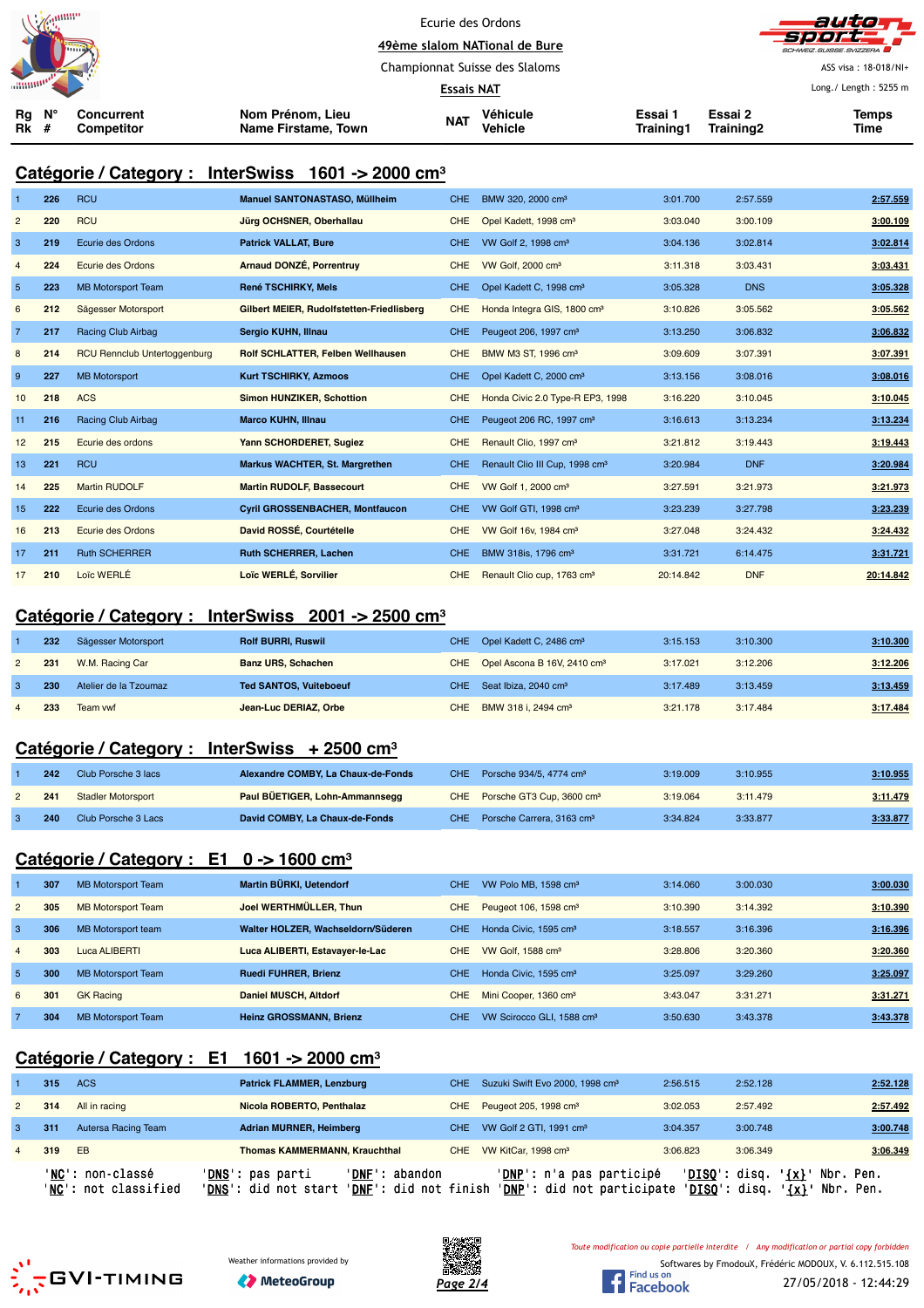|                 | anuun |
|-----------------|-------|
|                 |       |
| <b>SHIMMOOD</b> |       |



Championnat Suisse des Slaloms

#### **Essais NAT**

ASS visa : 18-018/NI+ Long./ Length : 5255 m

| $Rg$ $N^{\circ}$<br><b>Rk</b> # |     | Concurrent<br>Competitor    | Nom Prénom, Lieu<br>Name Firstame, Town | <b>NAT</b> | <b>Véhicule</b><br><b>Vehicle</b>        | Essai 1<br>Training1 | Essai 2<br>Training2 | <b>Temps</b><br>Time |
|---------------------------------|-----|-----------------------------|-----------------------------------------|------------|------------------------------------------|----------------------|----------------------|----------------------|
| 5 <sup>1</sup>                  | 321 | <b>ACS</b>                  | Andreas HELM, Otelfingen                | CHE.       | VW Golf, 2000 cm <sup>3</sup>            | 3:24.066             | 3:08.634             | 3:08.634             |
| 6                               | 317 | Elio Macchi                 | <b>Elio MACCHI, Fontenais</b>           | <b>CHE</b> | Renault Clio, 1998 cm <sup>3</sup>       | 3:14.967             | 3:11.187             | 3:11.187             |
|                                 | 323 | <b>Tchagaunova Philippe</b> | <b>Philippe TCHAGAUNOVA, Echichens</b>  | CHE.       | Honda Civic, 2000 cm <sup>3</sup>        | 3:20.423             | 3:12.005             | 3:12.005             |
| 8                               | 318 | Écurie du Nord              | <b>Alain BOMBARDIER, Orbe</b>           | <b>CHE</b> | Renault Clio 3 Cup, 1998 cm <sup>3</sup> | 3:12.935             | 3:12.399             | 3:12.399             |
| 9                               | 310 | Ecurie des Ordons           | <b>Marin HULMANN, Les Breuleux</b>      | CHE.       | Lotus Elise, 1796 cm <sup>3</sup>        | 3:25.469             | 3:13.007             | 3:13.007             |
| 10 <sup>1</sup>                 | 313 | <b>Mike VUILLEUMIER</b>     | <b>Mike VUILLEUMIER, Tramelan</b>       | <b>CHE</b> | Opel Kadett GSI, 1997 cm <sup>3</sup>    | 3:23.469             | 3:21.214             | 3:21.214             |
| 11                              | 316 | Ecurie du Nord              | <b>Michel RANDIN, Mervelier</b>         | <b>CHE</b> | Renault Clio Cup, 1998 cm <sup>3</sup>   | 3:22.870             | <b>DNF</b>           | 3:22.870             |
| 12 <sup>2</sup>                 | 320 | <b>Frank VUILLEUMIER</b>    | <b>Frank VUILLEUMIER, Tramelan</b>      | <b>CHE</b> | Renault Clio, 2000 cm <sup>3</sup>       | 3:33.055             | 3:28.560             | 3:28.560             |

## **Catégorie / Category : E1 2001 -> 2500 cm³**

| 333 | Equipe Bernoise     | <b>Christoph ZWAHLEN, Pfyn</b>       |     | CHE Opel Kadett C, 2499 cm <sup>3</sup> | 2:56.026 | 2:54.149 | 2:54.149 |
|-----|---------------------|--------------------------------------|-----|-----------------------------------------|----------|----------|----------|
| 330 | Autersa Racing Team | <b>Christian HIRSIG. Thierachern</b> |     | CHE VW Polo, 2346 cm <sup>3</sup>       | 3:25.948 | 3:19.264 | 3:19.264 |
| 332 | Ecurie des Ordons   | <b>Yvan WENGER, Vermes</b>           |     | CHE BMW 325i E30, 2493 cm <sup>3</sup>  | 3:26.123 | 3:20.207 | 3:20.207 |
| 331 | Laurent OBERLI      | <b>Laurent OBERLI, Tramelan</b>      | CHE | BMW 325 IX E30, 2493 cm <sup>3</sup>    | 3:50.947 | 3:48.437 | 3:48.437 |

#### **Catégorie / Category : E1 2501 -> 3000 cm³**

|                | 340 | Racing Club Airbag | René KÖCHLI, Kaltbach              | CHE        | Honda Civic RK3, 2538 cm <sup>3</sup>     | 2:58.072 | 2:50.140 | 2:50.140 |
|----------------|-----|--------------------|------------------------------------|------------|-------------------------------------------|----------|----------|----------|
| $\overline{2}$ | 343 | <b>RCU</b>         | <b>Hermann BOLLHALDER, Wattwil</b> | CHE.       | Opel Speedster Eqmo, 2975 cm <sup>3</sup> | 3:09.850 | 2:59.420 | 2:59.420 |
| 3              | 341 | <b>ACS</b>         | Mathias SCHLÄPPI, Meiringen        | <b>CHE</b> | Renault Clio IV Cup, 2720 cm <sup>3</sup> | 3:05.954 | 3:00.113 | 3:00.113 |
| 4              | 344 | Ecurie des Ordons  | <b>Nicolas CATTIN, Cornol</b>      | CHE.       | BMW 325   E30, 2989 cm <sup>3</sup>       | 3:04.753 | 3:03.287 | 3:03.287 |
| 5              | 345 | Ecurie des Ordons  | Nicolas JOLIDON, Glovelier         | <b>CHE</b> | BMW 130i, 2998 cm <sup>3</sup>            | 3:10.007 | 3:05.243 | 3:05.243 |
| 6              | 346 | <b>ACS</b>         | <b>Patrick ROHRBACH, Monible</b>   | CHE.       | BMW E30, 2999 cm <sup>3</sup>             | 3:26.455 | 3:16.310 | 3:16.310 |
|                | 342 | Racing Club Airbag | Mario LEUPI, Emmenbrücke           | <b>CHE</b> | BMW 328i, 2792 cm <sup>3</sup>            | 3:27.101 | 3:20.075 | 3:20.075 |

#### **Catégorie / Category : E1 3001 -> 3500 cm³**

|    | 352  | Julien Prével          | Julien PRÉVEL, Gimel       | CHE Opel Astra T16, 3397 cm <sup>3</sup> | 3:12.078 | 3:02.508 | 3:02.508 |
|----|------|------------------------|----------------------------|------------------------------------------|----------|----------|----------|
|    | 322  | <b>RCU</b>             | Michael WIDMER, Mühlrüti   | CHE Mitsubishi Mirage Proto X, 3400 c    | 3:12.407 | 3:10.707 | 3:10.707 |
| -3 | -351 | <b>Equipe Bernoise</b> | <b>Martin EPP, Altdorf</b> | CHE Audi TT, $3028 \text{ cm}^3$         | 3:24.700 | 3:26.982 | 3:24.700 |

#### **Catégorie / Category : E1 + 3500 cm³**

|                | 363 | <b>ACS</b>                 | Albin MÄCHLER, Wangen                   | CHE - | BMW M2, 5064 cm <sup>3</sup>              | 2:56.953 | 2:55.434 | 2:55.434 |
|----------------|-----|----------------------------|-----------------------------------------|-------|-------------------------------------------|----------|----------|----------|
| $\mathbf{2}$   | 362 | <b>MB Motorsport</b>       | Juerg BEINER, Landquart                 |       | CHE BMW M3 Schirmer, 4430 cm <sup>3</sup> | 3:03.752 | 2:57.317 | 2:57.317 |
|                | 360 | Squadra Corse Quadrifoglio | Aramis CEREGHETTI, Lopagno              | CHE : | BMW M5 E34, 3535 cm <sup>3</sup>          | 3:00.311 | 3:00.926 | 3:00.311 |
| $\overline{4}$ | 361 | <b>MB Motorsport Team</b>  | Pierre MÜRNER, Reichenbach im Kandertal |       | CHE Porsche GT3 CUP, 3800 cm <sup>3</sup> | 3:11.339 | 3:09.294 | 3:09.294 |

## **Catégorie / Category : CN 0 -> 2000 cm³**

|  | $\sim$<br>AUO | Hans-Peter BISCHOFBERGER, Brienz/Brinz CHE ADR 3, 1990 cm <sup>3</sup> |  | 3:21.842 | 3:23.990 | 3:21.842 |
|--|---------------|------------------------------------------------------------------------|--|----------|----------|----------|
|  |               |                                                                        |  |          |          |          |

## **Catégorie / Category : E2 SportCars 0 -> 1400 cm³**

|             | Ecurie des Ordons                        | Jean-Louis VALLAT, Alle                                    |                                                  | CHE PRM Fun Boost GT. 1298 cm <sup>3</sup>                                     | 3:05.739 | 3:04.686              | 3:04.686                                                                    |
|-------------|------------------------------------------|------------------------------------------------------------|--------------------------------------------------|--------------------------------------------------------------------------------|----------|-----------------------|-----------------------------------------------------------------------------|
| $2 \quad 4$ | Ecurie des Ordons                        | Jean-Louis RERAT, Bure                                     |                                                  | CHE PRM Fun boost, 1000 cm <sup>3</sup>                                        | 4:03.699 | 3:54.809              | 3:54.809                                                                    |
|             | 'NC': non-classé<br>'NC': not classified | ' <b>DNS</b> ': pas parti<br>' <b>DNS</b> ': did not start | 'DNF': abandon<br>' <b>DNF</b> ': did not finish | ' <mark>DNP</mark> ': n'a pas participé<br>' <b>DNP</b> ': did not participate |          | ' <b>DISQ':</b> disq. | ' <u>DISQ</u> ': disq. ' <u>{x}</u> ' Nbr. Pen.<br>' <u>{x}</u> ' Nbr. Pen. |







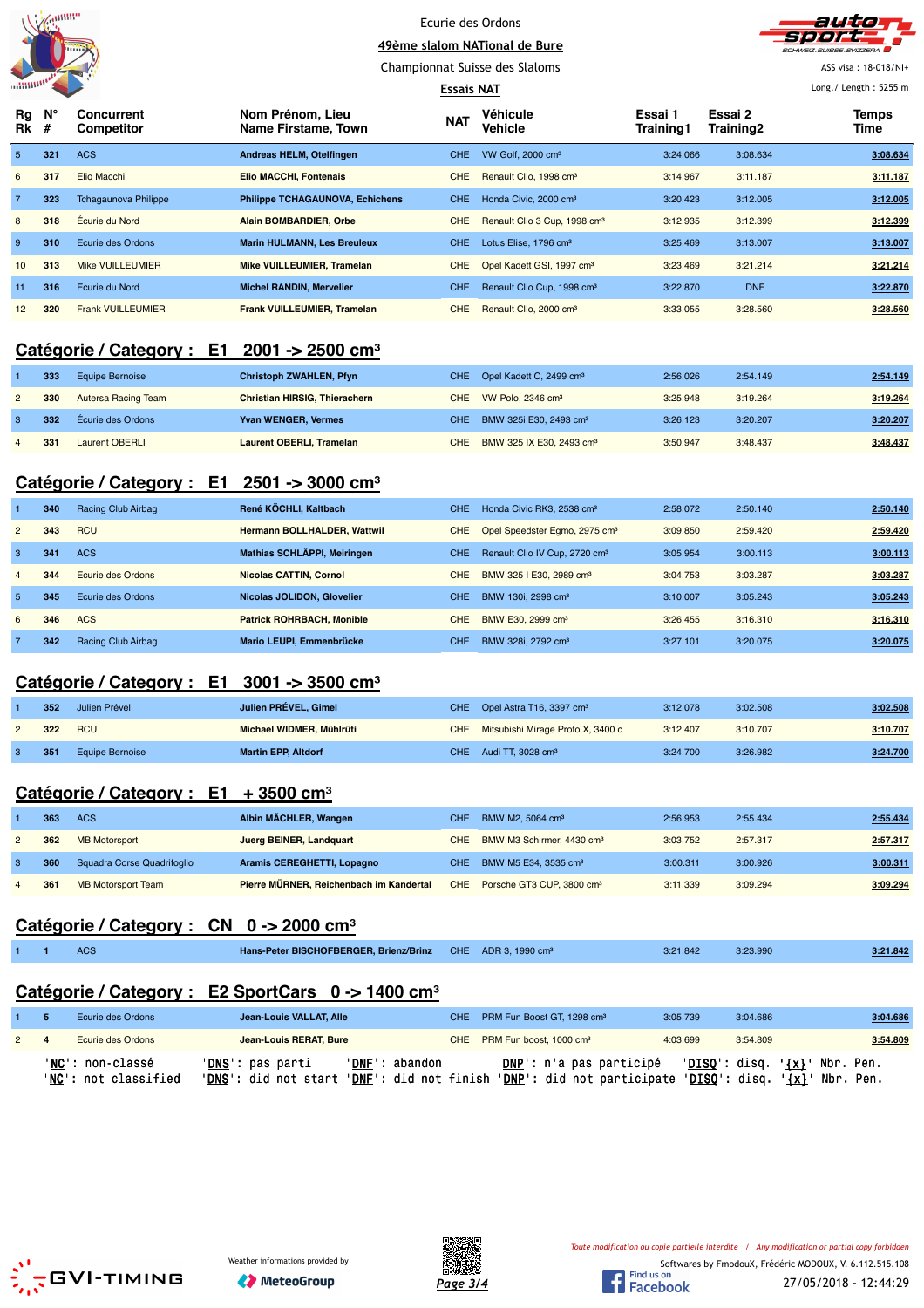|                | anno    |                                 |                                                                        | <b>Essais NAT</b> | Ecurie des Ordons<br>49ème slalom NATional de Bure<br>Championnat Suisse des Slaloms |                      |                      | auta<br><b>CHWEIZ, SUISSE, SVIZZERA</b><br>ASS visa: 18-018/NI+<br>Long./ Length: 5255 m |
|----------------|---------|---------------------------------|------------------------------------------------------------------------|-------------------|--------------------------------------------------------------------------------------|----------------------|----------------------|------------------------------------------------------------------------------------------|
| Rg<br>Rk       | N°<br># | <b>Concurrent</b><br>Competitor | Nom Prénom. Lieu<br>Name Firstame, Town                                | <b>NAT</b>        | Véhicule<br>Vehicle                                                                  | Essai 1<br>Training1 | Essai 2<br>Training2 | <b>Temps</b><br>Time                                                                     |
|                |         | Catégorie / Category :          | E2-Silhouette TracKing $0 \rightarrow 1150 \text{ cm}^3$               |                   |                                                                                      |                      |                      |                                                                                          |
|                | 9       | Ecurie des Ordons               | Jeremy NOIRAT, Boncourt                                                | <b>CHE</b>        | TracKing RC01b, 998 cm <sup>3</sup>                                                  | 2:45.169             | 2:41.556             | 2:41.556                                                                                 |
| $\overline{c}$ | 8       | <b>Ecurie des Ordons</b>        | Jean-François CHARIATTE, Porrentruy                                    | <b>CHE</b>        | Tracking RC01, 998 cm <sup>3</sup>                                                   | 2:51.991             | 2:53.098             | 2:51.991                                                                                 |
|                |         |                                 | Catégorie / Category : E2 SingleSeater 0 -> 1400 cm <sup>3</sup>       |                   |                                                                                      |                      |                      |                                                                                          |
|                | 11      | Ecurie 13 étoiles               | Sabrina PIERROZ, Sion                                                  | <b>CHE</b>        | Arcobaleno Monoplace Formule E                                                       | 3:28.300             | 3:31.615             | 3:28.300                                                                                 |
| $\overline{2}$ | 10      | <b>ACS</b>                      | Jody LEPORI, Sala Capriasca                                            | <b>CHE</b>        | Formula Gloria Gloria B5, 1000 cm                                                    | 3:49.834             | <b>DNS</b>           | 3:49.834                                                                                 |
|                |         |                                 | Catégorie / Category : E2 SingleSeater<br>1401 -> 2000 cm <sup>3</sup> |                   |                                                                                      |                      |                      |                                                                                          |
|                | 18      | Racing Club Airbag              | <b>Philip EGLI, Rombach</b>                                            | CHE.              | Dallara F393 EPR-1, 1998 cm <sup>3</sup>                                             | 2:34.449             | 2:32.255             | 2:32.255                                                                                 |
| $\overline{2}$ | 20      | Autersa Racing Team             | Marcel MAURER, Längenbühl                                              | <b>CHE</b>        | Formel Renault Midland, 2000 cm <sup>3</sup>                                         | 2:42.098             | 2:46.852             | 2:42.098                                                                                 |
| 3              | 19      | Ecurie des Ordons               | Jean-Marc SALOMON, Courtedoux                                          | <b>CHE</b>        | Tatuus Master, 2000 cm <sup>3</sup>                                                  | 2:42.543             | <b>DNF</b>           | 2:42.543                                                                                 |
| $\overline{4}$ | 12      | <b>ACS</b>                      | <b>Lukas EUGSTER, Herisau</b>                                          | <b>CHE</b>        | Tatuus Formel Renault, 1998 cm <sup>3</sup>                                          | 2:51.374             | 2:42.672             | 2:42.672                                                                                 |
| 5              | 17      | <b>Chablais Racing Team</b>     | <b>Didier PLANCHAMP, Vionnaz</b>                                       | <b>CHE</b>        | Renault Tatuus 2000, 1998 cm <sup>3</sup>                                            | 2:58.937             | 2:52.635             | 2:52.635                                                                                 |
| 6              | 16      | Frédéric BOILLOT                | Frederic BOILLOT, DASLE                                                | <b>FRA</b>        | Tatuus Formule Renault, 2000 cm <sup>3</sup>                                         | 3:11.709             | 3:02.509             | 3:02.509                                                                                 |

## **Catégorie / Category : E2 SingleSeater + 2000 cm³**

| $\sqrt{1}$ 22 | <b>ACS</b>               | Michael HELM, Otelfingen                                                                                                                         |                         | CHE Tatuus Formel 4 EVO, 2380 cm <sup>3</sup>                                       | 2:52.343 | <b>DNF</b> | 2:52.343 |
|---------------|--------------------------|--------------------------------------------------------------------------------------------------------------------------------------------------|-------------------------|-------------------------------------------------------------------------------------|----------|------------|----------|
|               | ' <b>NC':</b> non-classé | 'DNS': pas parti                                                                                                                                 | ' <u>DNF</u> ': abandon | ' <u>DNP</u> ': n'a pas participé   ' <u>DISQ</u> ': disq. ' <u>{x}</u> ' Nbr. Pen. |          |            |          |
|               | 'NC': not classified     | ' <u>DNS</u> ': did not start ' <u>DNF</u> ': did not finish ' <u>DNP</u> ': did not participate ' <u>DISQ</u> ': disq. ' <u>{x}</u> ' Nbr. Pen. |                         |                                                                                     |          |            |          |

7 **14** Rennclub Untertoggenburg **Oliver MÜLLER, Beringen** CHE Tatuus Renault RC98 Formel Rena 3:30.700 3:23.253 **3:23.253** 8 **15** Markus BRANDER **Markus BRANDER, Romanshorn** CHE Renault Formel, 2000 cm³ 3:31.825 3:26.814 **3:26.814**